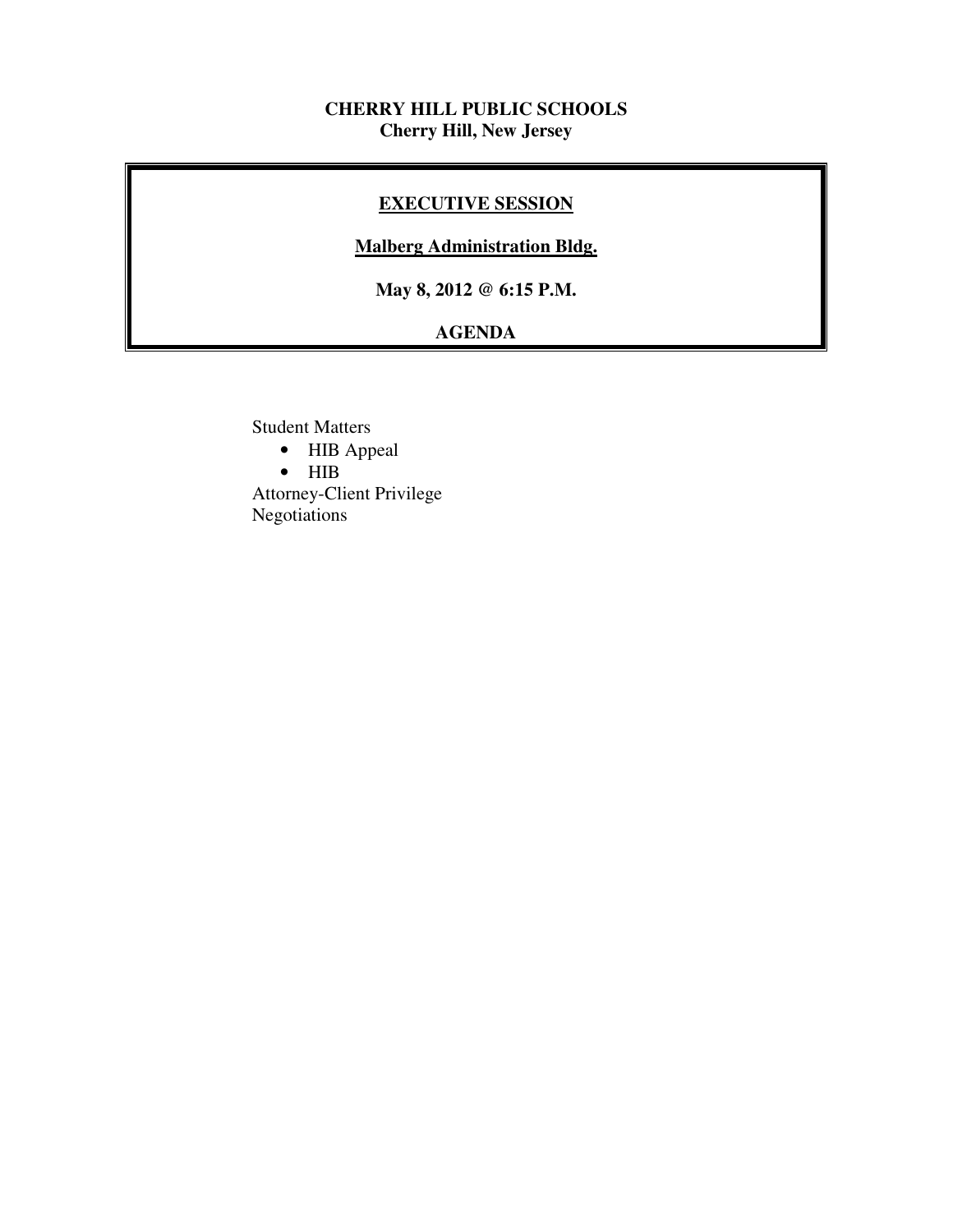### CHERRY HILL PUBLIC SCHOOLS Cherry Hill, New Jersey

## **SPECIAL ACTION AGENDA**

 Malberg Administration Building – Board Room May 8, 2012 7:00 PM

Meeting called to order by -\_\_\_\_\_\_\_\_\_\_\_\_\_\_\_\_\_\_\_\_\_\_\_\_\_\_

### **ROLL CALL**

 Mr. Seth Klukoff, President Mrs. Kathy Judge, Vice President Mrs. Sherrie Cohen Mr. Eric Goodwin Mrs. Colleen Horiates Mrs. Carol Matlack Mr. Steven Robbins Mr. Elliott Roth Mr. Wayne Tarken

#### *Student Representatives to the Board of Education*

Jackie Susuni, H.S. East Lily Campbell, H.S. East Alternate

*Wendy Cheng, H.S. West Lily Campbell, H.S. East Alternate Jeremy Rotblat, H.S. West Alternate* 

 *Dr. Maureen Reusche, Superintendent Mr. James Devereaux, Assistant Superintendent, Business/Board Secretary Dr. Lawyer Chapman, Assistant Superintendent, Pre-K – 12 Dr. Marianne W. Gaffney, Assistant Superintendent, Curriculum & Instruction Ms. Nancy Adrian, Director of Human Resources Mr. Donald Bart, Director of Support Operations Mrs. Susan Bastnagel, Public Information Officer* 

 *Mr. Paul Green – Board Solicitor* 

 *Public Discussion (up to three minutes per person) Action Agenda*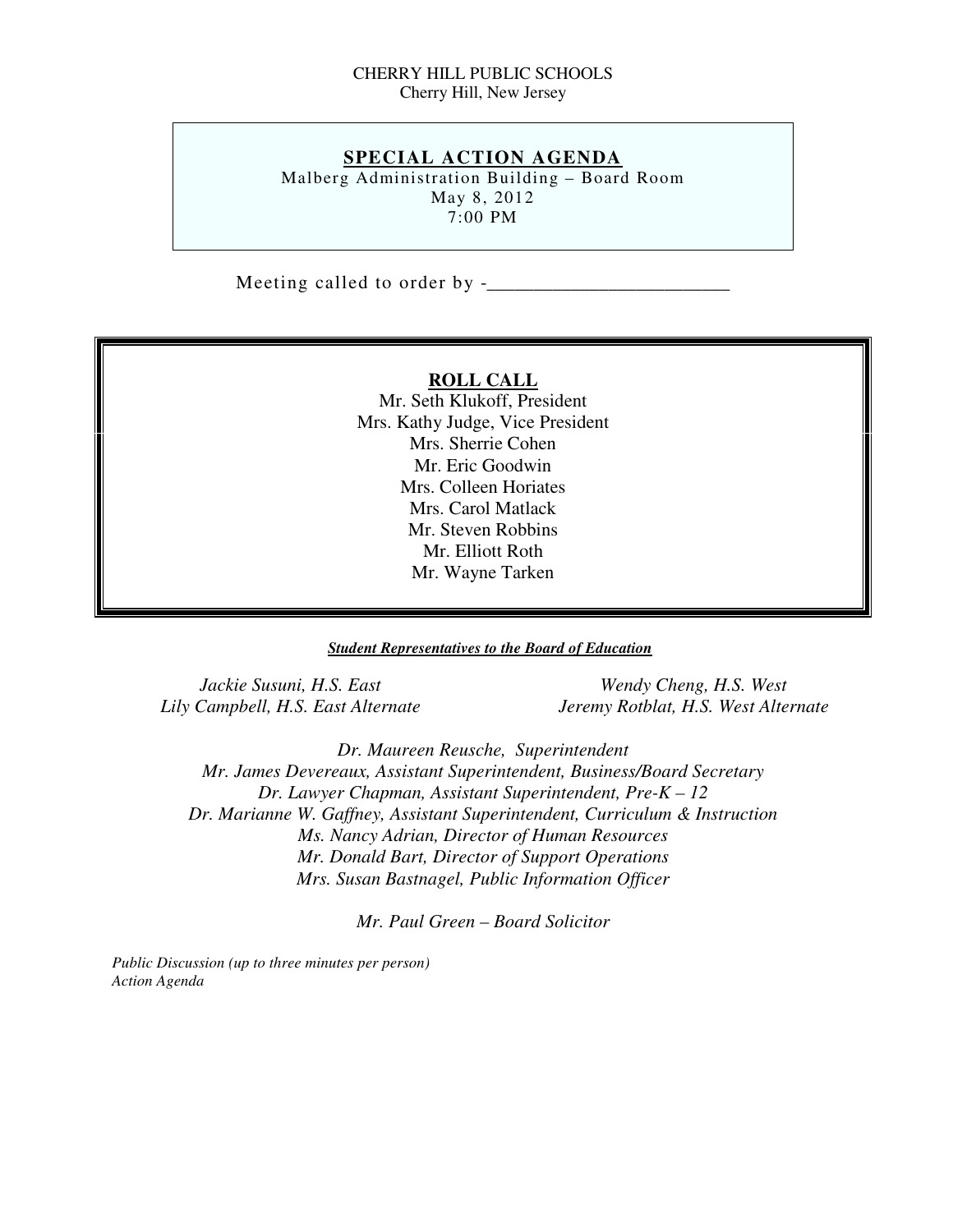## **SPECIAL ACTION AGENDA**

### **May 8, 2012**

#### **Board of Education Committees:**

#### **Curriculum & Instruction Committee Members (yellow)**

Chairperson: Eric Goodwin

Administrative Liaison: Marianne W. Gaffney

Committee Members: Sherrie Cohen, Colleen Horiates, Carol Matlack

#### **Business & Facilities Committee Members (blue)**

Chairperson: Steve Robbins

Administrative Liaison: James Devereaux

Committee Members: Kathy Judge, Elliott Roth, Wayne Tarken

#### **Negotiations, Human Resources & Litigation Committee Members (pink)**

Chairperson: Sherrie Cohen

Administrative Liaison: Nancy Adrian

Committee Members: Kathy Judge, Colleen Horiates, Carol Matlack

#### **Policy & Legislation Committee Members (green)**

Chairperson: Kathy Judge

Administrative Liaison: Maureen Reusche

Committee Members: Sherrie Cohen, Eric Goodwin, Carol Matlack

#### **Strategic Planning**

Chairperson: Elliott Roth

Administrative Liaison: James Devereaux

Seth Klukoff, Steve Robbins, Wayne Tarken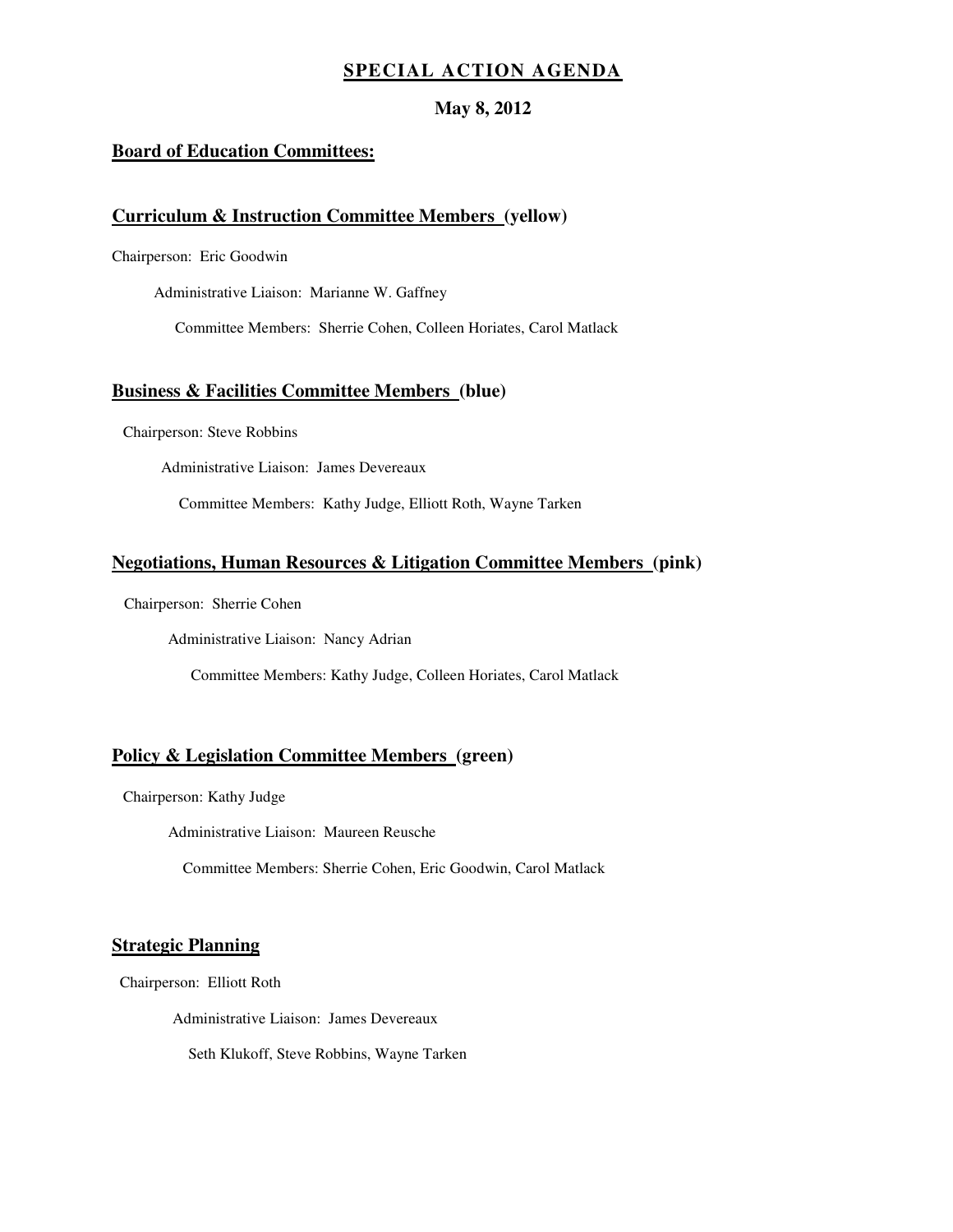## **A. CURRICULUM & INSTRUCTION**

 *Long Range Plan Goals:* 

- \_ *"Establish for students, high academic, social and moral standards which reflect the attributes of a responsible, well-rounded and contributing member of society."*
- \_ *"Design all aspects of curriculum to ensure all students are provided with opportunities to meet or exceed high academic standards."*
- \_ *"Design curriculum that ensures all students acquire the knowledge, skills and behavior necessary to prepare them for higher education and/or the workplace now and in the future."*

The Superintendent recommends the following:

- 1. Approval of Attendance at Conferences and Workshops
- 2. Resolution Approving Services Agreements
- 3. Approval of Agreement for 2011-2012 School Year
- 4. Approval of Elementary Novel
- 5. Approval of Application for Grant Funds

## **ITEM 1. APPROVAL OF ATTENDANCE AT CONFERENCES AND WORKSHOPS**

 **WHEREAS**, certain Cherry Hill School District employees have requested authorization to attend the conference(s)/workshop(s) listed below, and

 **WHEREAS**, the attendance of each employee at the specified conference/workshop is educationally necessary, fiscally prudent and 1) directly related to and within the scope of the employee's current responsibilities and the District's professional development plan, and 2) critical to the instructional needs of the District or furthers the efficient operation of the District;

 **NOW, THEREFORE, BE IT RESOLVED**, that the Cherry Hill Board of Education authorizes the attendance of the employees at the specified conferences/workshops listed below, and be it

 **FURTHER RESOLVED**, that the Board hereby determines that the estimated expenses related to the authorized travel listed below are justified and therefore authorizes payment of any registration fees and reimbursement of statutorily authorized travel expenditures to the designated employees, not to exceed District budgetary limitations and to be in accordance with the provisions of *N.J.S.A.* 18A:11-12, the District's travel policy and procedures, State travel payment guidelines established by the Department of Treasury in NJOMB circular letter 08-13-OMB, and with guidelines established by the federal Office of Management and Budget: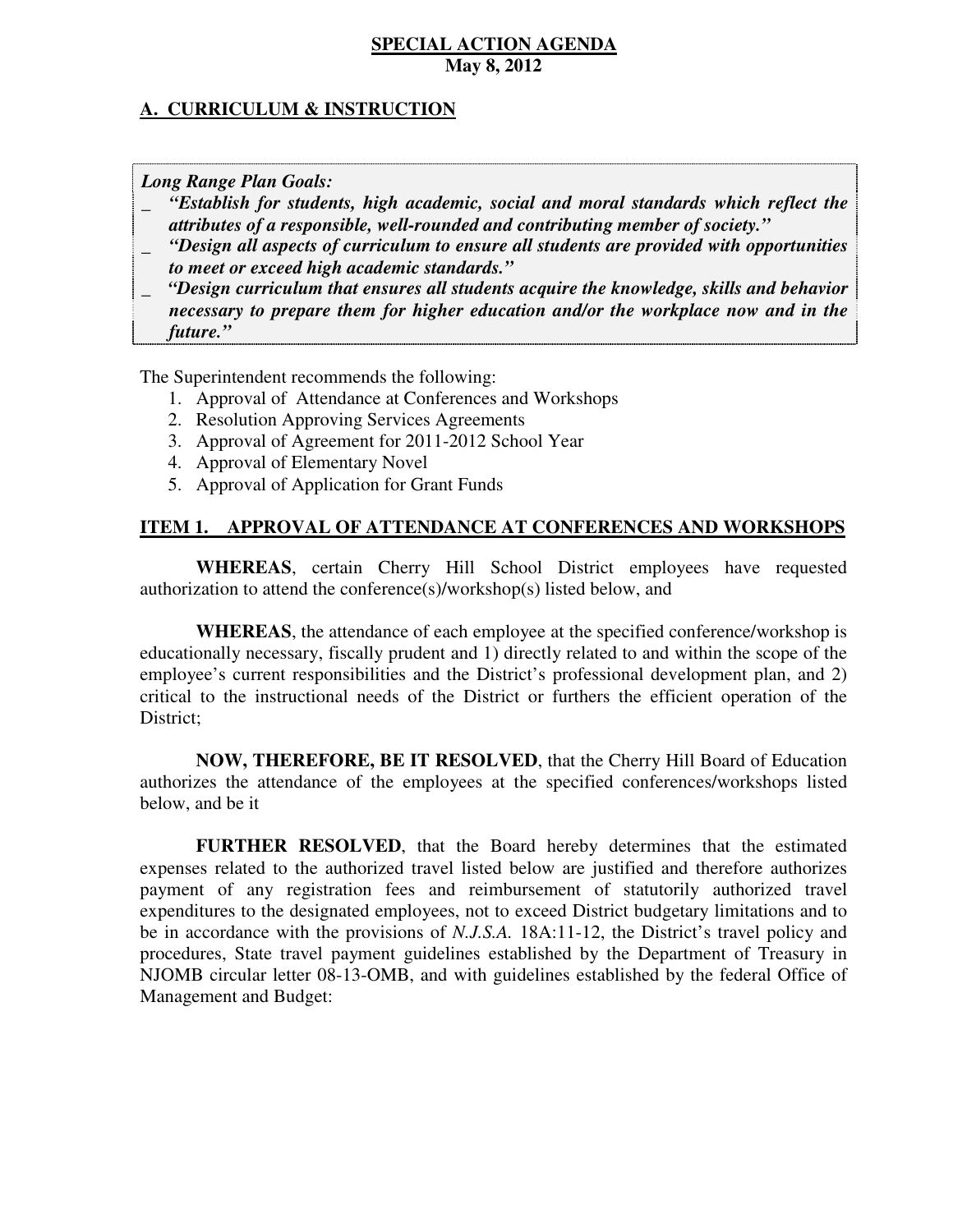## **A. CURRICULUM & INSTRUCTION**

## **ITEM 1. APPROVAL OF ATTENDANCE AT CONFERENCES AND WORKSHOPS - continued**

| #             | <b>NAME</b>                    | <b>CONFERENCE</b>                                                      | <b>DATE</b>      | <b>COST</b><br><b>NOT TO</b><br><b>EXCEED</b>    |
|---------------|--------------------------------|------------------------------------------------------------------------|------------------|--------------------------------------------------|
| A             | <b>Connie Doney</b><br>Central | NJASBO Administrative<br>Secretaries Workshop,<br>Mt. Laurel, NJ       | 5/15/12          | \$75.00<br>Registration<br><b>General Funds</b>  |
| B             | James<br>Devereaux<br>Central  | NJASBO, Atlantic City,<br>NJ                                           | $6/6 - 8$ , 2012 | \$150.00<br>Registration<br><b>General Funds</b> |
| $\mathcal{C}$ | Myron Hyman<br>West            | 7 <sup>th</sup> Annual Black Male<br>Symposium, Glenside,<br><b>PA</b> | 5/12/12          | \$50.00<br>Registration<br><b>General Funds</b>  |
| D             | Cecil Leonard<br>East          | 7 <sup>th</sup> Annual Black Male<br>Symposium, Glenside,<br><b>PA</b> | 5/12/12          | \$50.00<br>Registration<br><b>General Funds</b>  |
| E             | <b>Traun Brodhead</b><br>West  | 7 <sup>th</sup> Annual Black Male<br>Symposium, Glenside,<br><b>PA</b> | 5/12/12          | \$50.00<br>Registration<br><b>General Funds</b>  |
| F             | David Allen                    | 7 <sup>th</sup> Annual Black Male<br>Symposium, Glenside,<br><b>PA</b> | 5/12/12          | \$50.00<br>Registration<br><b>General Funds</b>  |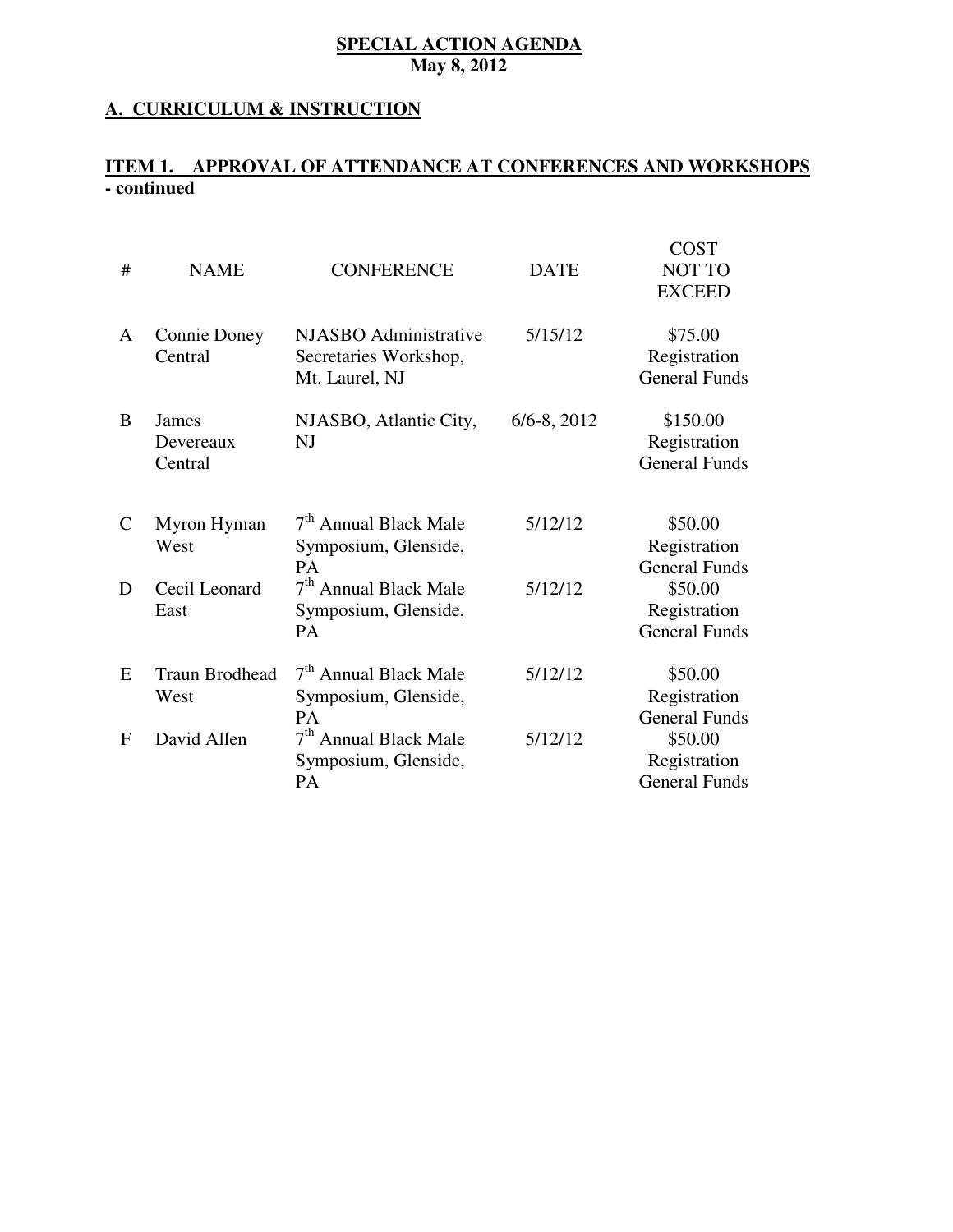## **A. CURRICULUM & INSTRUCTION**

#### **ITEM 2. RESOLUTION APPROVING SERVICES AGREEMENTS**

#### **A. RESOLUTION APPROVING SERVICES AGREEMENTS BETWEEN THE BOARD BOARD AND PARA PLUS TRANSLATIONS, INC. TO PROVIDE TRANSLATION SERVICES**

 **WHEREAS,** on or about February 17, 2012 the Cherry Hill Board of Education published an advertisement which solicited proposals under a fair and open competitive contract process for the provision of Interpreter Services; and

 **WHEREAS**, a committee was established to evaluate the proposals and rank the proposals in accordance with the weighted assessment criteria established by the District; and

 **WHEREAS,** proposals were received on March 9, 2012 and reviewed and ranked by the committee, which has recommended the acceptance of the proposal of Para Plus Translations, Inc. ("Para Plus") as most advantageous to the School District, price and other factors considered;

 **NOW, THEREFORE, BE IT RESOLVED,** that the Cherry Hill Board of Education approves a services contract between the Board and Para Plus in accordance with the terms of the Request for Proposals and Para Plus's response, for the term of May 9, 2012 through June 30, 2012, with the total contract expenditure for the 2011-2012 school year not to exceed Thirty Thousand Dollars (\$30,000); and be it

 **FURTHER RESOLVED**, that the Board authorizes its President and Secretary to execute the contract with Para Plus upon final approval of the form of contract by the Board Solicitor; and be it

 **FURTHER RESOLVED**, that a copy of this Resolution and the requisite summary of the contract award shall be published once in an official newspaper of record for the District within twenty days in accordance with the requirements of *N.J.A.C.* 5:34-9.5.

PO # 12-03521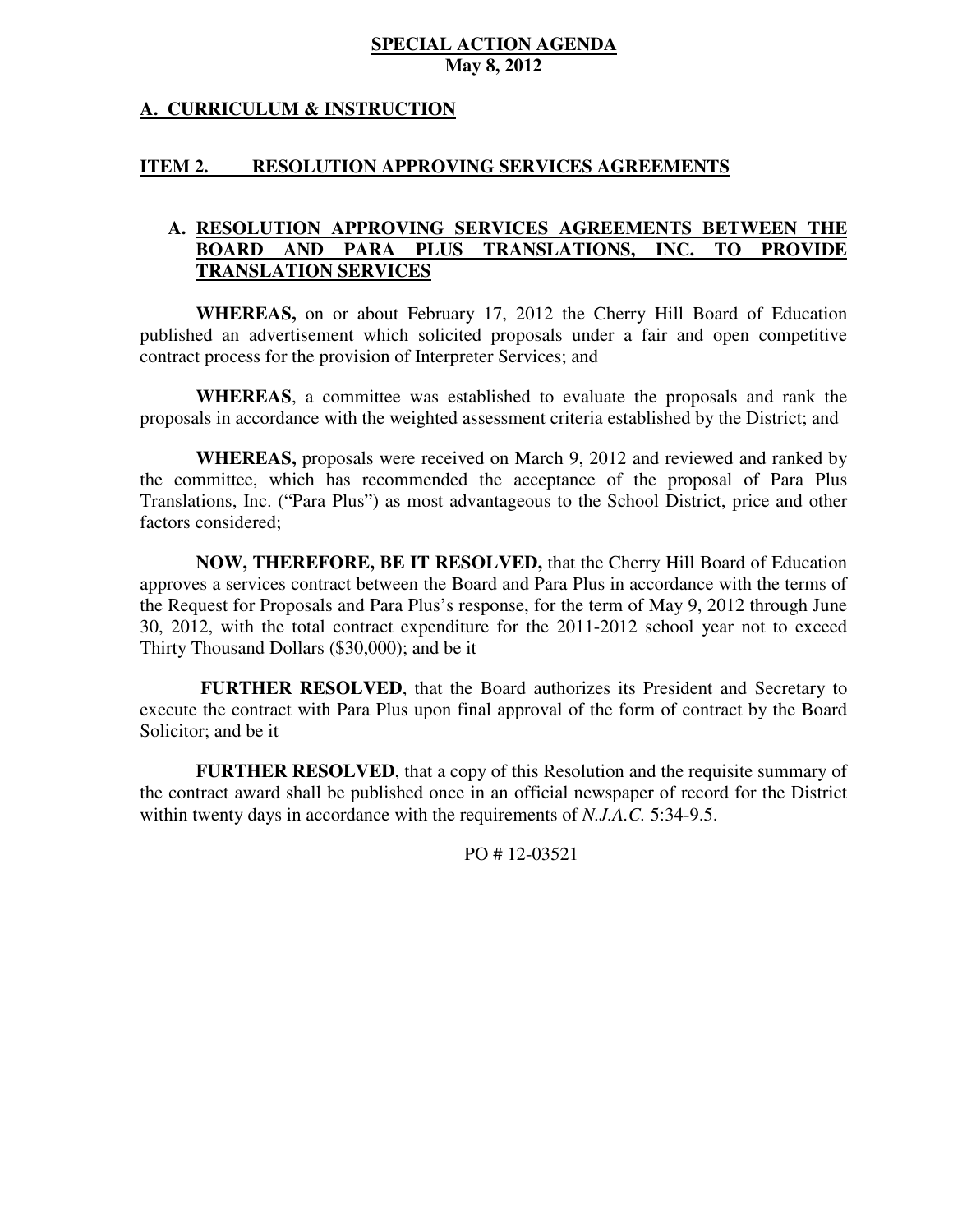## **A. CURRICULUM & INSTRUCTION**

#### **ITEM 2. RESOLUTION APPROVING SERVICES AGREEMENTS - continued**

## **B. RESOLUTION APPROVING A SERVICES AGREEMENT BETWEEN THE BOARD AND 360 TRANSLATIONS INTERNATIONAL, INC. TO PROVIDE SIGN LANGUAGE SERVICES**

 **SIGN LANGUAGE SERVICES WHEREAS,** on or about February 17, 2012 the Cherry Hill Board of Education published an advertisement which solicited proposals under a fair and open competitive contract process for the provision of Sign Language Services; and

 **WHEREAS**, a committee was established to evaluate the proposals and rank the proposals in accordance with the weighted assessment criteria established by the District; and

 **WHEREAS,** proposals were received on March 9, 2012 and reviewed and ranked by the committee, which has recommended the acceptance of the proposal of 360 Translations International, Inc. as most advantageous to the School District, price and other factors considered;

 **NOW, THEREFORE, BE IT RESOLVED,** that the Cherry Hill Board of Education approves a services contract between the Board and 360 Translations International, Inc. in accordance with the terms of the Request for Proposals and 360 Translations' response, for the term of May 9, 2012 through June 30, 2012, with the total contract expenditure for the 2011-2012 school year not to exceed Forty-Six Thousand Dollars (\$46,000); and be it

 **FURTHER RESOLVED**, that the Board authorizes its President and Secretary to execute the contract with 360 Translations International, Inc. upon final approval of the form of contract by the Board Solicitor; and be it

 **FURTHER RESOLVED**, that a copy of this Resolution and the requisite summary of the contract award shall be published once in an official newspaper of record for the District within twenty days in accordance with the requirements of *N.J.A.C.* 5:34-9.5.

PO # 12-03520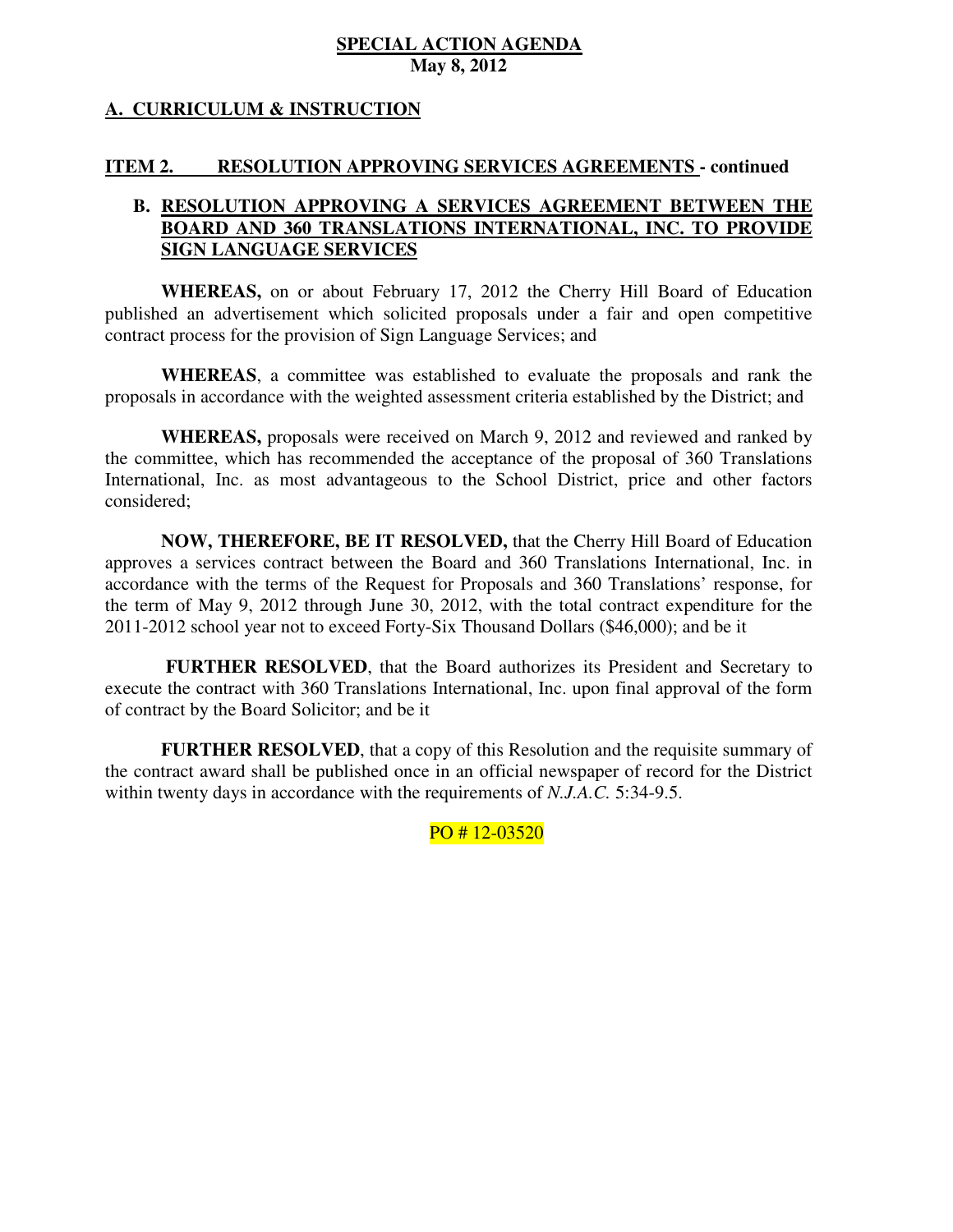# **A. CURRICULUM & INSTRUCTION**

#### **ITEM 2. INCOLUTION APPROVING SERVICES AGREEMENTS – continued**

# **C. AGREEMENT BETWEEN THE BOARD AND KEVIN COHEN TO PROVIDE AUGMENTATIVE COMMUNICATION AND ASSISTIVE TECHNOLOGY SERVICES**

 **WHEREAS,** on or about July 29, 2011 the Cherry Hill Board of Education published an advertisement which solicited proposals under a fair and open competitive contract process for the provision of Augmentative Communication and Assistive Technology Services to certain District pupils; and

 **WHEREAS**, a committee was established to evaluate the proposals and rank the proposals in accordance with the weighted assessment criteria established by the District; and

 **WHEREAS,** proposals were received on August 18, 2011 and reviewed and ranked by the committee, which has recommended the acceptance of the proposal of Kevin Cohen as advantageous to the School District, price and other factors considered;

 **WHEREAS** the Cherry Hill Board of Education approved a services contract between the Board and Kevin Cohen in accordance with the terms of the Request for Proposals and Mr. Cohen's response, for the term of July 1, 2011 through June 30, 2013, at the rate for both the 2011-12 and 2012-13 school years of \$90 per hour for all services, with the total contract expenditure for the 2011-2012 school year not to exceed Seventy-Nine Thousand Five Hundred Dollars (\$79,500) as defined in the Request for Proposals on August 23, 2011; and

 **WHEREAS,** the Board has determined that it must expend additional funds to obtain more professional services under the current agreement in order for the Board to meet its obligations pursuant to the Individuals with Disabilities Education Act for the 2011-2012 academic year;

 **NOW THEREFORE BE IT RESOLVED,** that the Cherry Hill Board of Education approves an increase in the professional services contract between the Board and Kevin Cohen for the provision of additional services under that contract in the additional amount of Five Thousand Dollars (\$5,000) for a total amount of the contract not to exceed Eighty Four Thousand and Five Hundred Dollars (\$84,500) to accommodate the needs of the students through June 30, 2012 at the rates set forth in the original contract; and be it

 **FURTHER RESOLVED**, that the Board authorizes its President and Secretary to execute the contract with Kevin Cohen upon final approval of the form of contract by the Board Solicitor; and be it

 **FURTHER RESOLVED**, that a copy of this Resolution and the requisite summary of the contract award shall be published once in an official newspaper of record for the District within twenty days in accordance with the requirements of *N.J.A.C.* 5:3:34-9.5.

PO #12-03523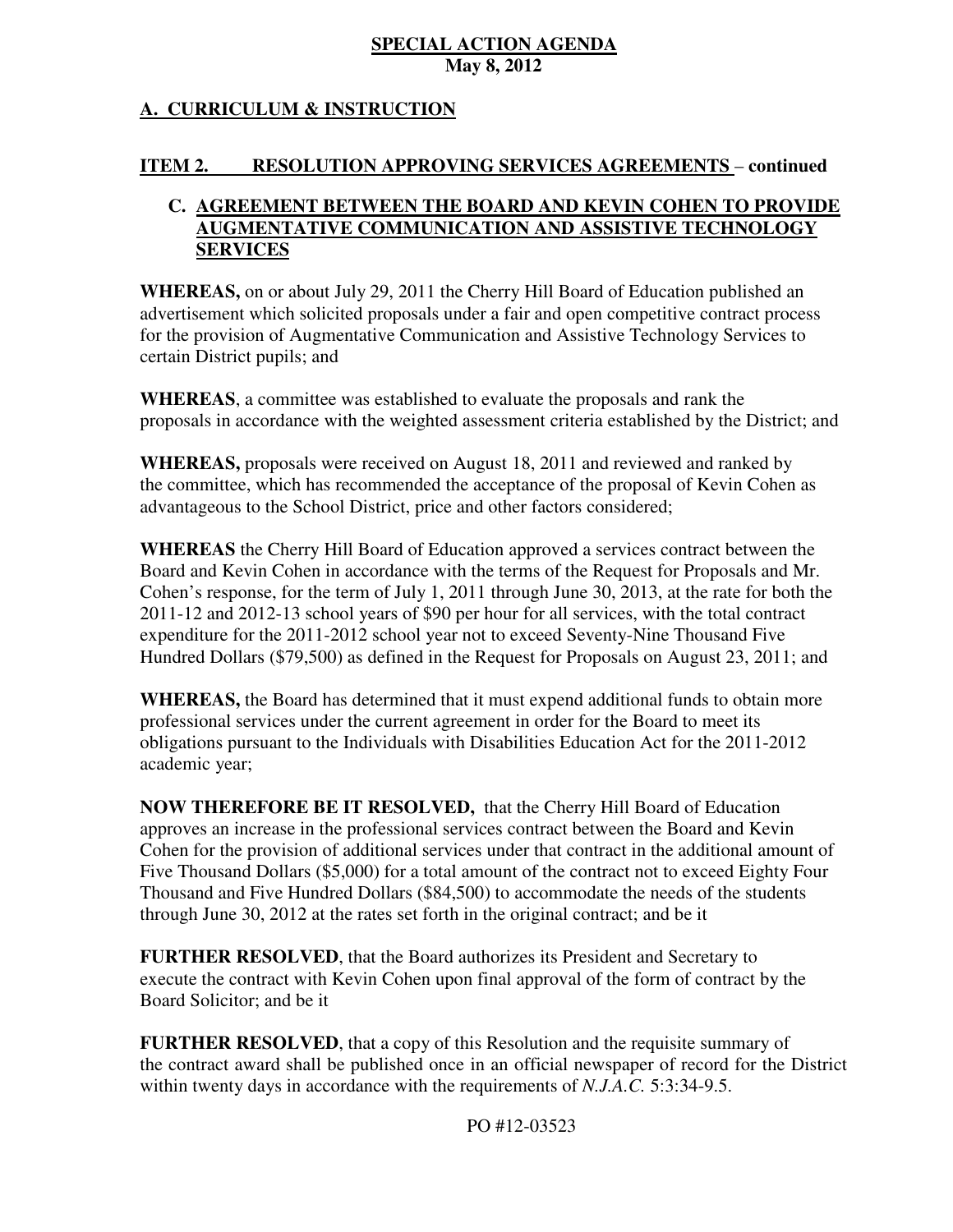# **A. CURRICULUM & INSTRUCTION**

## **ITEM 3. APPROVAL OF AGREEMENT FOR 2011-2012 SCHOOL YEAR**

 It is recommended that the Board approve the agreements for the 2011-2012 school year as listed below:

> Carol Dippolito Progress Monitoring September 2011-June 2012 Not to exceed \$4,500\* PO # 12-07209 11-204-100-320-71-0001

 \*This individual had been approved for an amount not to exceed \$4,000 on March 27, 2012. The not to exceed amount has been corrected to \$4,500.

> Melissa Quattrone Learning Evaluations September 2011-June 2012 Not to exceed \$5500\*\* PO #12-05788 11-000-219-320-71-0001

 \*\* This individual had been approved for an amount not to exceed \$2,500 on December 20, 2011. An additional amount of \$3,000 has been requested.

> Camden County Educational Services Child Study Team Evaluations September 2011-June 2012 Not to exceed \$12,600 PO # 12-07634 11-000-219-320-71-0001

#### **ITEM 4. APPROVAL OF ELEMENTARY NOVEL**

 It is recommended that the Board approve the novel "*Masterpiece"* by Kelly Murphy be added to the 5th grade reading list as discussed at the Curriculum and Instruction meeting on April 30, 2012.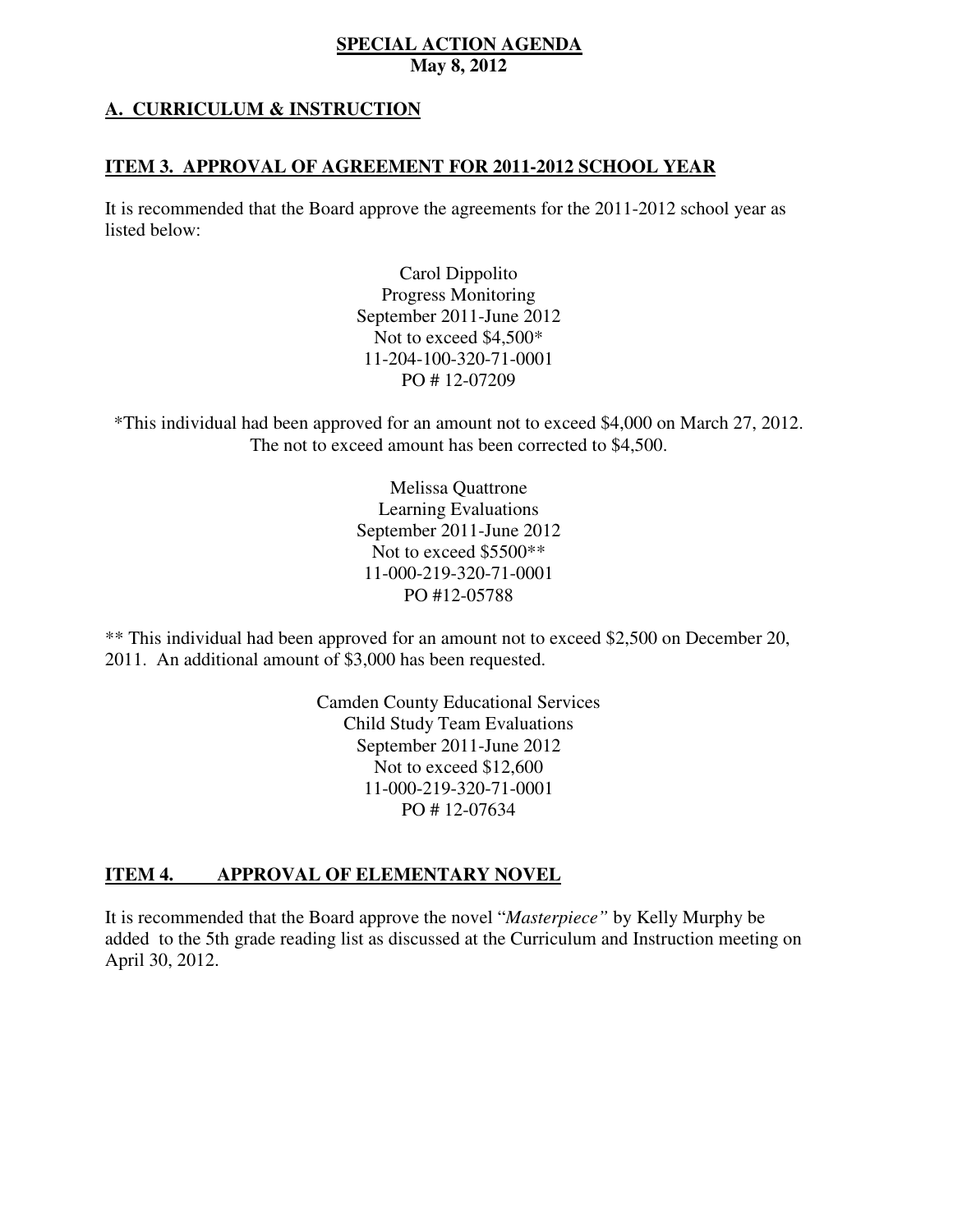# **A. CURRICULUM & INSTRUCTION**

#### **ITEM 5. BULLYING IMPLEMENTATION OF THE ANTI-BULLYING BILL OF RIGHTS APPROVAL OF APPLICATION FOR FUNDS TO SUPPORT ACT**

 It is recommended that the Board approve the Application for Funds to Support Implementation of the Anti-Bullying Bill of Right Acts for the purposes described in the application, for the period July 1, 2011 through June 30, 2012 in the amount of \$9497.00.

| Motion | Second | ote |
|--------|--------|-----|
|        |        |     |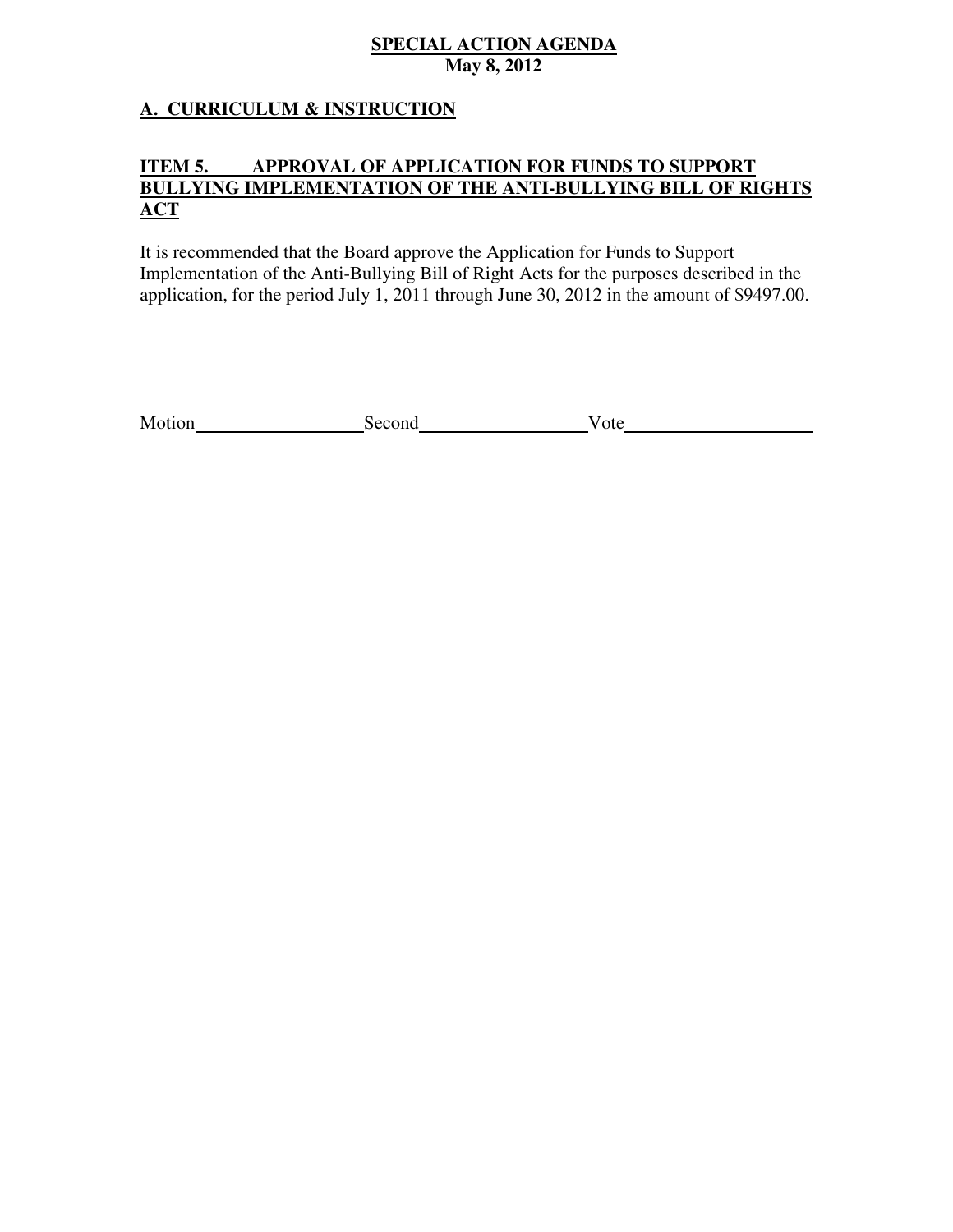## **B. BUSINESS AND FACILITIES**

#### *Long Range Plan Goals*

- *"Provide a clean, healthy, safe, and secure physical environment for all students and staff."*
- *all school district facilities."*  ● *"Consistently allocate the funds necessary for systematically maintaining, upgrading, and repairing*

# *The Superintendent recommends the following:*

- *1. Financial Reports*
- *2. Resolution for the Award of Bids*

#### **ITEM 1. FINANCIAL REPORTS**

## a) **APPROVAL OF BILL LIST**

 \$36,595.17; & \$2,177,935.74 be approved as submitted. It is recommended that the three Bill Lists dated May 8, 2012 in the amounts of \$105.00;

#### **ITEM 2. RESOLUTION FOR THE AWARD OF BIDS**

- a) #ECHIL-041312 CHILLER REPLACEMENT AT HIGH SCHOOL EAST  $(5-1-12)$
- b) #BARRF-041312 (BARTON) ROOF REPLACEMENT AT BARTON ELEMENTARY SCHOOL, ROSRF-041312 (ROSA) ROOF REPLACEMENT (B- WING) AT ROSA MIDDLE SCHOOL AND #EASRF-041312 (HS EAST) ROOF REPLACEMENT (LECTURE ROOMS AND WEIGHT ROOM) AT HIGH SCHOOL EAST (5-1-12)

 INFORMATION TO BE READY FOR SPECIAL ACTION MEETING. Bids opened 5-1-12

| Motion: | second: | V ote: |
|---------|---------|--------|
|         |         |        |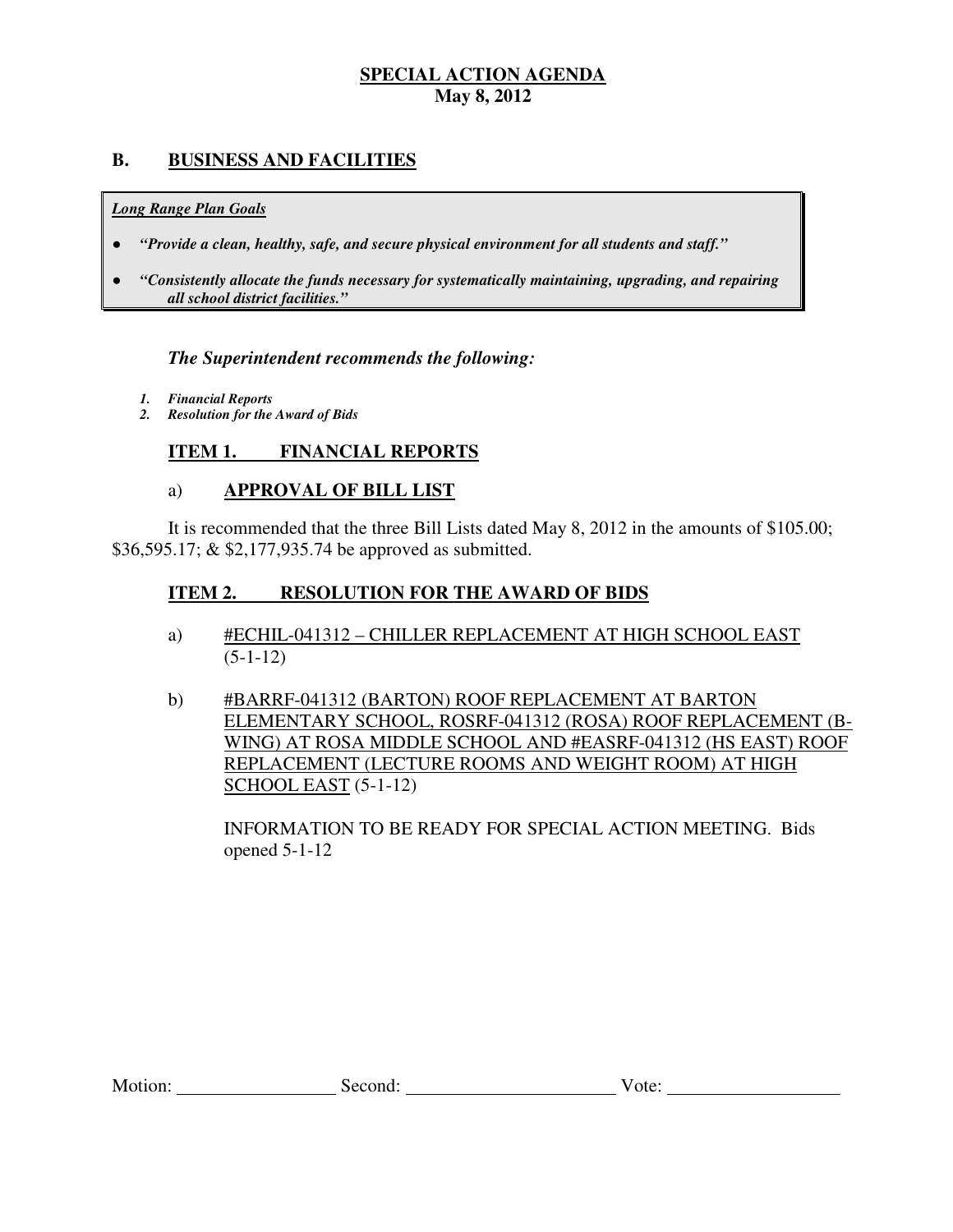## **C. HUMAN RESOURCES/NEGOTIATONS**

 *Long Range Plan Goal:* 

**•** "Optimize Human Resource function to meet changing instructional and  *organizational program requirements."* 

The Superintendent recommends the following:

- 1. Termination of Employment—Certificated
- 2. Termination of Employment—Non-Certificated
- 3. Appointments—Certificated
- 4. Appointments—Non-Certificated
- 4. Appointments—Non-Certificated<br>5. Contract Renewals—Certificated-Offer of Employment
- 6. Contract Renewals— Certificated
- 7. Contract Renewals—Non-Certificated

# **ITEM 1. TERMINATION OF EMPLOYMENT—CERTIFICATED**

(a) Resignations

## **RECOMMENDATION:**

 It is recommended that the following resignation be accepted on the date listed for the reason indicated.

| <b>Name</b>                 | Assignment                                | <b>Effective Date</b> | Reason   |
|-----------------------------|-------------------------------------------|-----------------------|----------|
| Stephanie Ramos-<br>Dominko | Barclay-Special<br>Education $(\$47,822)$ | 7/01/12               | Personal |

# **ITEM 2. TERMINATION OF EMPLOYMENT—NON-CERTIFICATED**

(a) Resignations

## **RECOMMENDATION:**

 It is recommended that the following resignations be accepted on the dates listed for the reasons indicated.

| <b>Name</b>           | <b>Assignment</b>                      | <b>Effective Date</b> | Reason     |
|-----------------------|----------------------------------------|-----------------------|------------|
| <b>Yvonne Lindsay</b> | Malberg-Payroll<br>Clerk $*(\$49,179)$ | 1/01/13               | Retirement |

\*Salary to be adjusted pending outcome of salary guide established and approved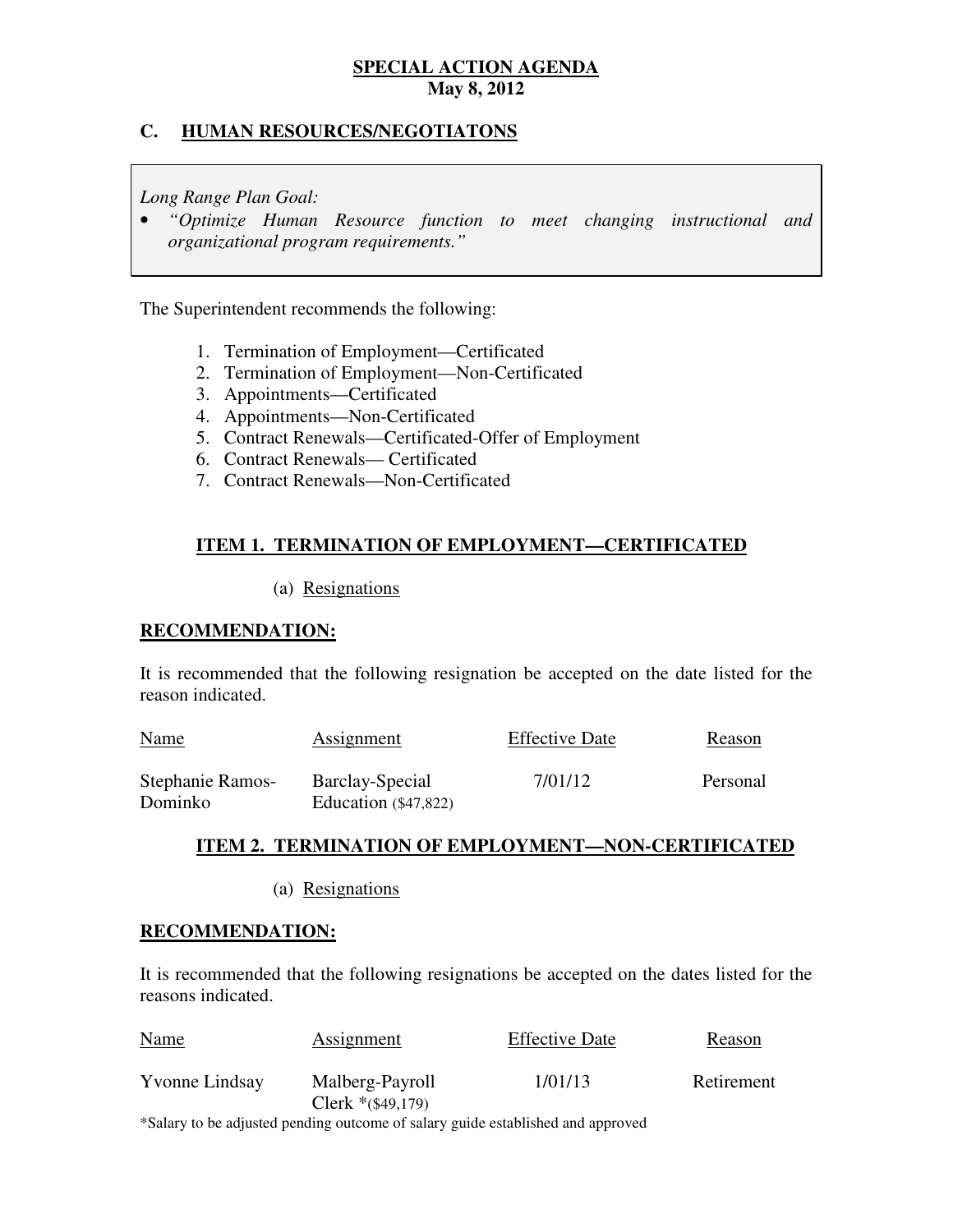#### **HUMAN RESOURCES/NEGOTIATONS**

### **ITEM 2. TERMINATION OF EMPLOYMENT—NON-CERTIFICATED**continued

(a) Resignations - continued

| <b>Name</b>             | Assignment                                     | <b>Effective Date</b> | Reason              |
|-------------------------|------------------------------------------------|-----------------------|---------------------|
| Margaret Mele           | Stockton-Teacher II,<br><b>SACC</b> (\$12,388) | 7/01/12               | Deferred Retirement |
| Soo Paik                | Paine-Educational<br>Assistant (\$6639)        | 7/01/12               | Personal            |
| Zenaida Aponte<br>Lopez | <b>CHHS East-Cleaner</b><br>$(\$26,994)$       | 5/15/12               | Personal            |

## **ITEM 3. APPOINTMENTS—CERTIFICATED**

(a) Regular

# **RECOMMENDATION:**

 It is recommended that the persons listed be appointed to the positions indicated for the 2011-12 school year in accord with the data presented:

| Name                  | Assignment                                                                                                                                      | <b>Effective Date</b>                  | Salary                                        |
|-----------------------|-------------------------------------------------------------------------------------------------------------------------------------------------|----------------------------------------|-----------------------------------------------|
| <b>Nelson Clifton</b> | Carusi-Special Education<br>(Long term substitute for B. Turgeon-<br>budget #11-204-100-101-45-0100)                                            | 4/23/12-5/01/12<br>(contract extended) | \$50,798<br>prorated<br>(Masters-step 3)      |
| Stephen Alex Bon      | Johnson/Mann/Paine/Woodcrest-.8<br>Music (Long term substitute for C.<br>Smith on leave of absence-budget #11-<br>120-100-101-12/24/27/36-0100) | 5/02/12-5/09/12<br>(contract extended) | \$37,022<br>prorated (.8 of<br>Bachelors-step |
| Kyle Dattola          | CHHS West-Math (Long term<br>substitute for M. Wilkins on leave of<br>absence-budget #11-140-100-101-55-<br>0100)                               | 5/08/12-5/10/12<br>(contract extended) | \$46,477<br>prorated<br>(Bachelors-step<br>2) |
| Graham<br>Livingston  | CHHS East-Math (Long term<br>substitute for J. Rinehart on leave of<br>absence-budget #11-140-100-101-50-<br>0100)                              | 6/05/12-6/30/12<br>(contract extended) | \$50,598<br>prorated<br>(Masters-step 2)      |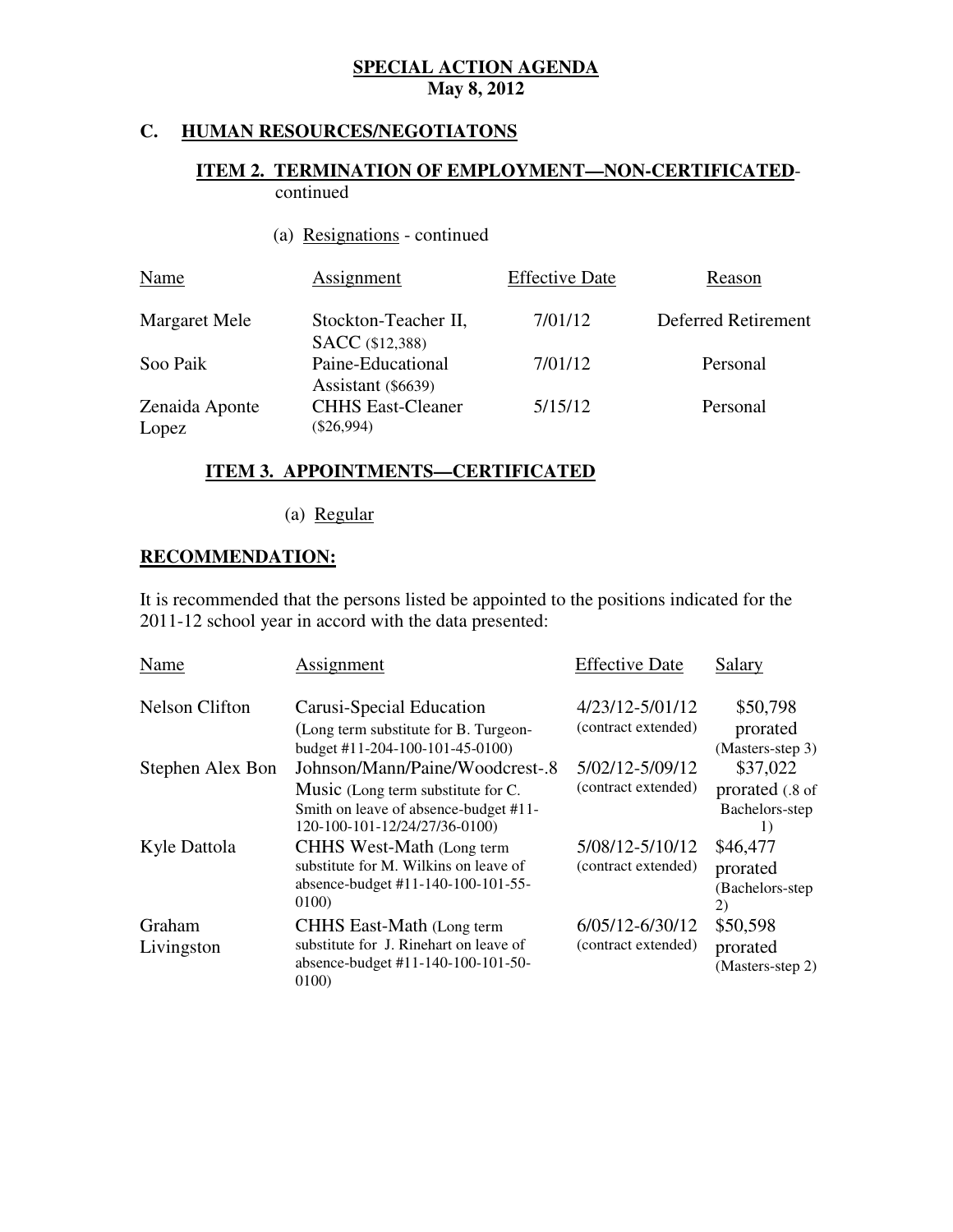#### **HUMAN RESOURCES/NEGOTIATONS**

## **ITEM 3. APPOINTMENTS—CERTIFICATED** - continued

## (b) Substitute Teachers/Nurses

### **RECOMMENDATION:**

 It is recommended that the persons listed be approved as substitute teachers/nurses for the 2011-12 school year effective 5/09/12-6/30/12. Monies budgeted from account #11-120 100-101-98-0150/11-130-100-101-98-0150/11-140-100-101-98-0150/11-000-213-104 98-0150/11-000-240-105-98-0150.

| <u>Name</u>     | Name           | Name                             | Name            |
|-----------------|----------------|----------------------------------|-----------------|
| Scott Goldhagen | Kelly Wentzell | Brooke Zeitz                     | Elizabeth Arnot |
| Jessica Burnett |                | Michelle Cohen Patricia Stonaker | Karen Wislocky  |

## **ITEM 4. APPOINTMENTS—NON-CERTIFICATED**

(a) Substitute Educational Assistant

## **RECOMMENDATION:**

 It is recommended that the person listed be approved as a substitute educational assistant for the 2011-12 school year effective 5/09/12-6/30/12 (unless otherwise indicated). Monies budgeted from account #11-190-100-106-98-0150.

Name

Brooke Zeitz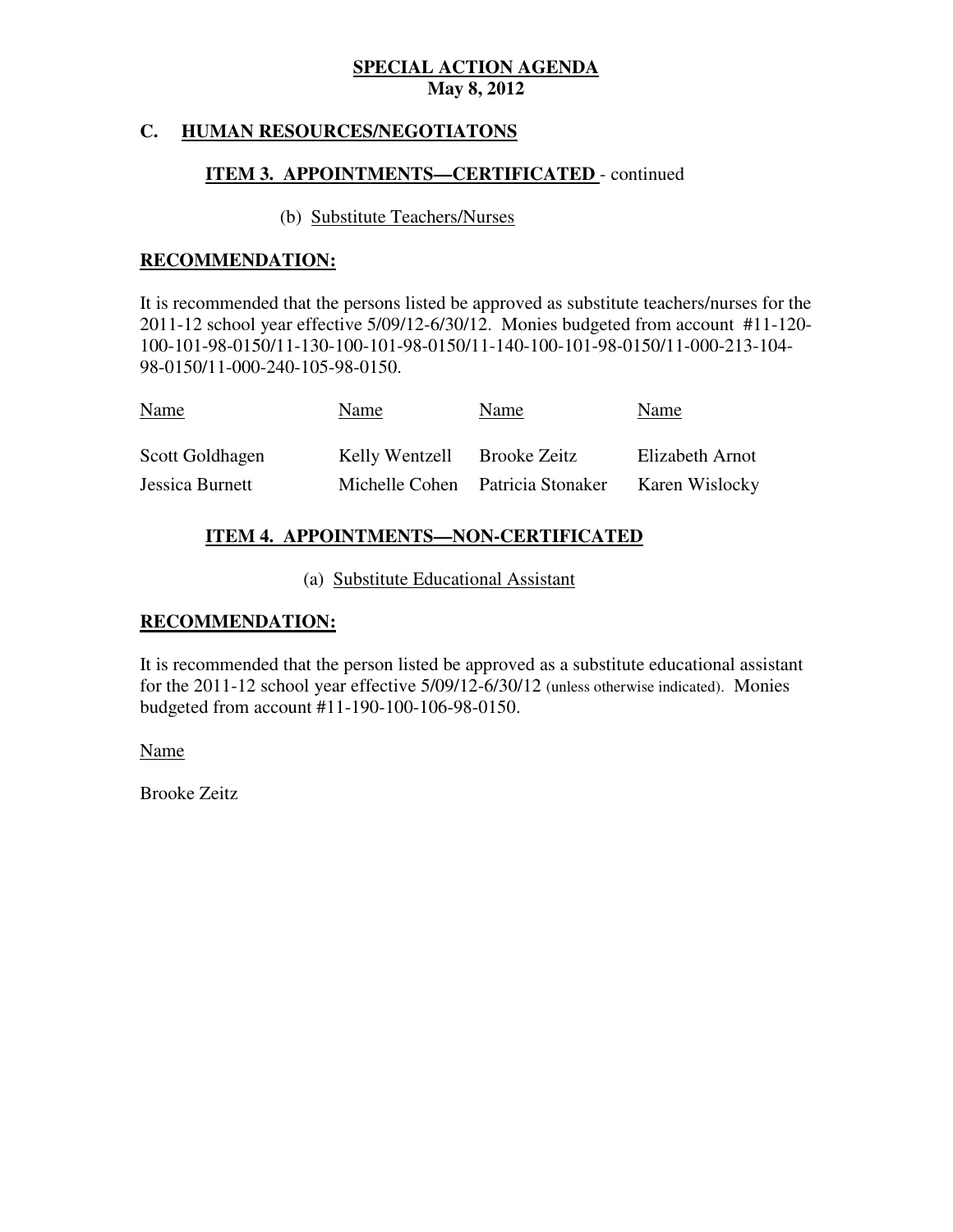## **C. HUMAN RESOURCES/NEGOTIATONS**

## **ITEM 5. CONTRACT RENEWALS-NON-TENURED TEACHING STAFF MEMBERS – 2012-13 CONTRACTS**

## (a) Offer of Employment-Non-Tenured Teaching Staff

### **RECOMMENDATION:**

It is recommended that the following resolution be adopted:

## **RESOLUTION**

 **IT IS RESOLVED** by this Board of Education that the non-tenured teaching staff members listed in Section A of Ms. Adrian's report dated May 4, 2012, which is on file in the office of Human Resources, be given a written offer of a contract for employment for the 2012-13 school year; and

 **BE IT FURTHER RESOLVED** that said written offer contract a provision that the staff member accept such offer in writing on or before the first day of June 2012; and

 **BE IT FURTHER RESOLVED** that any contract resulting from the aforementioned offer shall be in writing and in a form heretofore used by this Board of Education.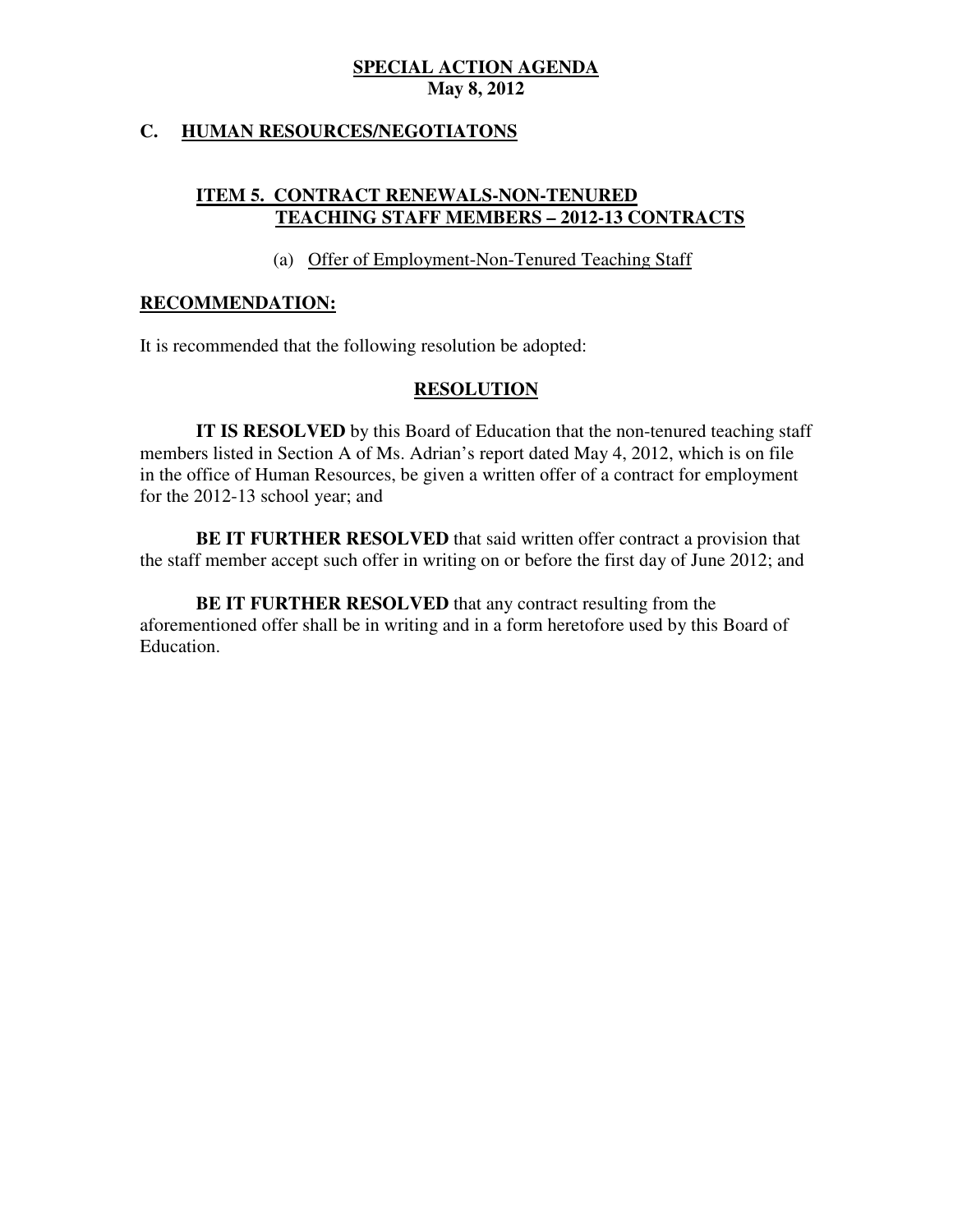## **C. HUMAN RESOURCES/NEGOTIATONS**

# **ITEM 6. CONTRACT RENEWALS—CERTIFICATED STAFF 2012-13 SCHOOL YEAR**

## (a) CHEA

It is recommended that the following resolution be adopted:

# **RESOLUTION**

 **RESOLVED** that this Board hereby authorize the renewal of contracts for tenured/non-tenured teachers affiliated with the Cherry Hill Education Association bargaining unit for the 2012-13 year, effective 9/01/12-6/30/13 with the understanding that salaries will be adjusted in accordance with the salary settlement finally approved under negotiations between the Cherry Hill Education Association and the Cherry Hill Board of Education.

# (b) CHASA

## **RECOMMENDATION:**

 It is recommended that the principals/assistant principals listed in Ms. Adrian's report dated May 4, 2012, which shall become part of the official minutes of this meeting, who are affiliated with the Cherry Hill Association of School Administrators bargaining unit be reemployed for the 2012-13 year, effective 7/01/12-6/30/13 with the understanding that salaries will be adjusted in accordance with the salary settlement finally approved under negotiations between the Cherry Hill Association of School Administrators and the Cherry Hill Board of Education.

(c) Non-Affiliated Certificated Employees

# **RECOMMENDATION:**

 It is recommended that the non-affiliated employees in the following positions listed in Ms. Adrian's report dated May 4, 2012, which shall become part of the official minutes of this meeting, be appointed for the 2012-13 year effective 7/01/12-6/30/13 and that their salary payments based on the 2011-12 rates be continued until salary guidelines have been established and approved.

| <b>Assistant Superintendents</b>       | <b>Directors</b>                    | <b>Speech Therapist Consultants</b> |
|----------------------------------------|-------------------------------------|-------------------------------------|
| <b>School Psychologist Consultants</b> | Social Worker<br><b>Consultants</b> | LDT-C Consultants                   |

Assistant Business Administrator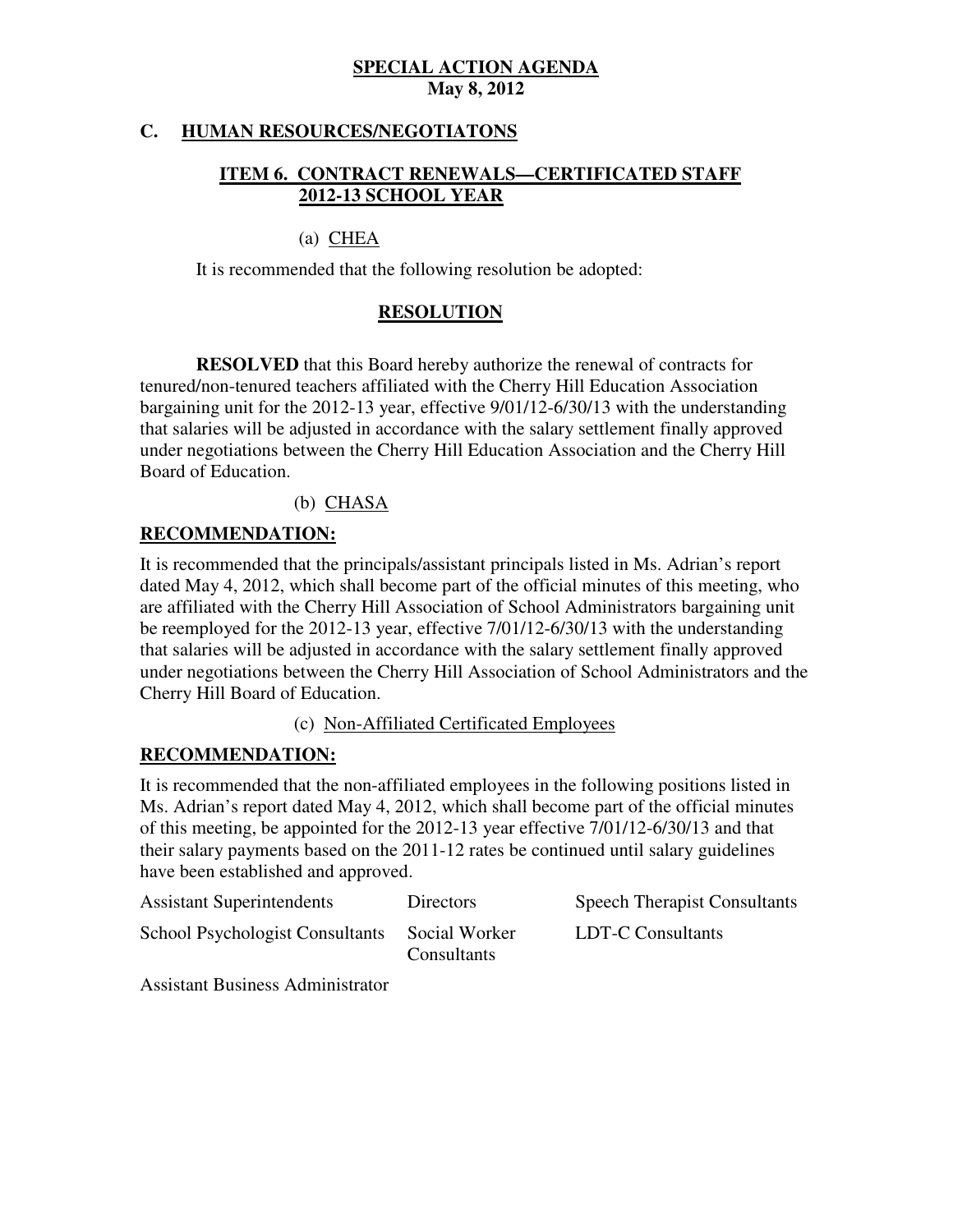## **C. HUMAN RESOURCES/NEGOTIATONS**

# **ITEM 6. CONTRACT RENEWALS—CERTIFICATED STAFF 2012-13 SCHOOL YEAR** - continued

## (d) Homebound/Supplemental Instructor

## **RECOMMENDATION:**

 It is recommended that the teachers listed in Ms. Adrian's report dated May 4, 2012, which shall become a part of the official minutes of this meeting, who are affiliated with the Cherry Hill Education Association bargaining unit be approved for homebound and supplemental instruction for the 2012-13 school year.

## **ITEM 7. CONTRACT RENEWALS—NON-CERTIFICATED**

(a) Secretaries - (CHEA)

## **RECOMMENDATION:**

 It is recommended that the secretarial personnel listed in Ms. Adrian's report dated May 4, 2012, which shall become a part of the official minutes of this meeting, who are affiliated with the Cherry Hill Education Association bargaining unit be reemployed for the 2012-13 year, effective 7/01/12-6/30/13 with the understanding that salaries will be adjusted in accordance with the salary settlement finally approved under negotiations between the Cherry Hill Education Association and the Cherry Hill Board of Education .

(b) Support Staff - (CHEA)

# **RECOMENDATION:**

 It is recommended that the employees listed in Ms. Adrian's report dated May 4, 2012, which shall become a part of the official minutes of this meeting, who are affiliated with the Cherry Hill Education Association bargaining unit be reemployed for the 2012-13 year, effective 7/01/12-6/30/13 with the understanding that salaries will be adjusted in accordance with the salary settlement finally approved under negotiations between the Cherry Hill Education Association and the Cherry Hill Board of Education.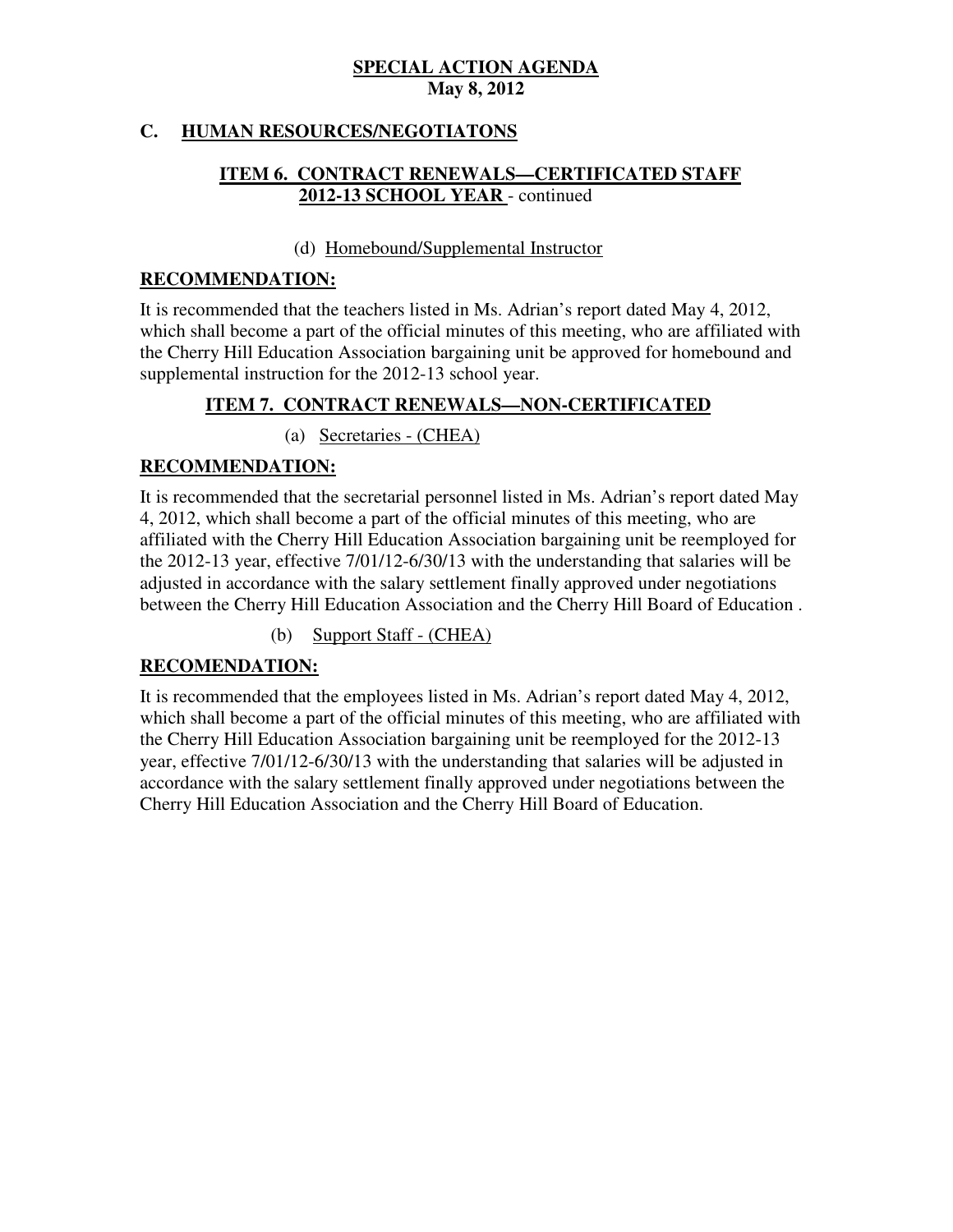## **C. HUMAN RESOURCES/NEGOTIATONS**

## **ITEM 7. CONTRACT RENEWALS—NON-CERTIFICATED** –

continued

(c) Non-Affiliated Employees

## **RECOMMENDATION:**

 It is recommended that the non-affiliated employees in the following positions listed in Ms. Adrian's report dated May 4, 2012, which shall become a part of this official meeting, be appointed for the 2012-13 year and that their salary payments based on the 2011-12 rates be continued until salary guidelines have been established and approved.

| Managers/Assistant<br>Managers         | Directors                               | Supervisors/Assistant<br>Supervisors |
|----------------------------------------|-----------------------------------------|--------------------------------------|
| <b>Student Advocates</b>               | <b>Treasurer of Monies</b>              | <b>District Medical Inspector</b>    |
| Accountant                             | Senior Accountant                       | Finance Technician                   |
| Secretaries                            | <b>Administrative Assistants</b>        | High School Student<br>Supervisors   |
| <b>Public Information Officer</b>      | <b>District Technology Manager</b>      | Technology                           |
| <b>Transportation Facilitators</b>     | <b>Transportation Coordinators</b>      | <b>Travel Trainer</b>                |
| Coordinators                           | <b>COTA</b>                             | <b>Operations Supervisors</b>        |
| School Supportive<br><b>Assistants</b> | <b>Occupational Therapy Consultants</b> | <b>Consulting Psychiatrists</b>      |
| <b>Neurological Consultants</b>        | <b>Physical Therapy Consultants</b>     |                                      |

(d) Supervisory

## **RECOMMENDATION:**

 It is recommended that the employees listed in Ms. Adrian's report dated May 4, 2012, which shall become a part of the official minutes of this meeting, who are affiliated with the Cherry Hill Supervisory Association bargaining unit, be reemployed for the 2012-13 school year, effective 7/01/12-6/30/13 and that their salaries be adjusted in accordance with the contract settled between the Cherry Hill Supervisory Staff Association and the Cherry Hill Board of Education.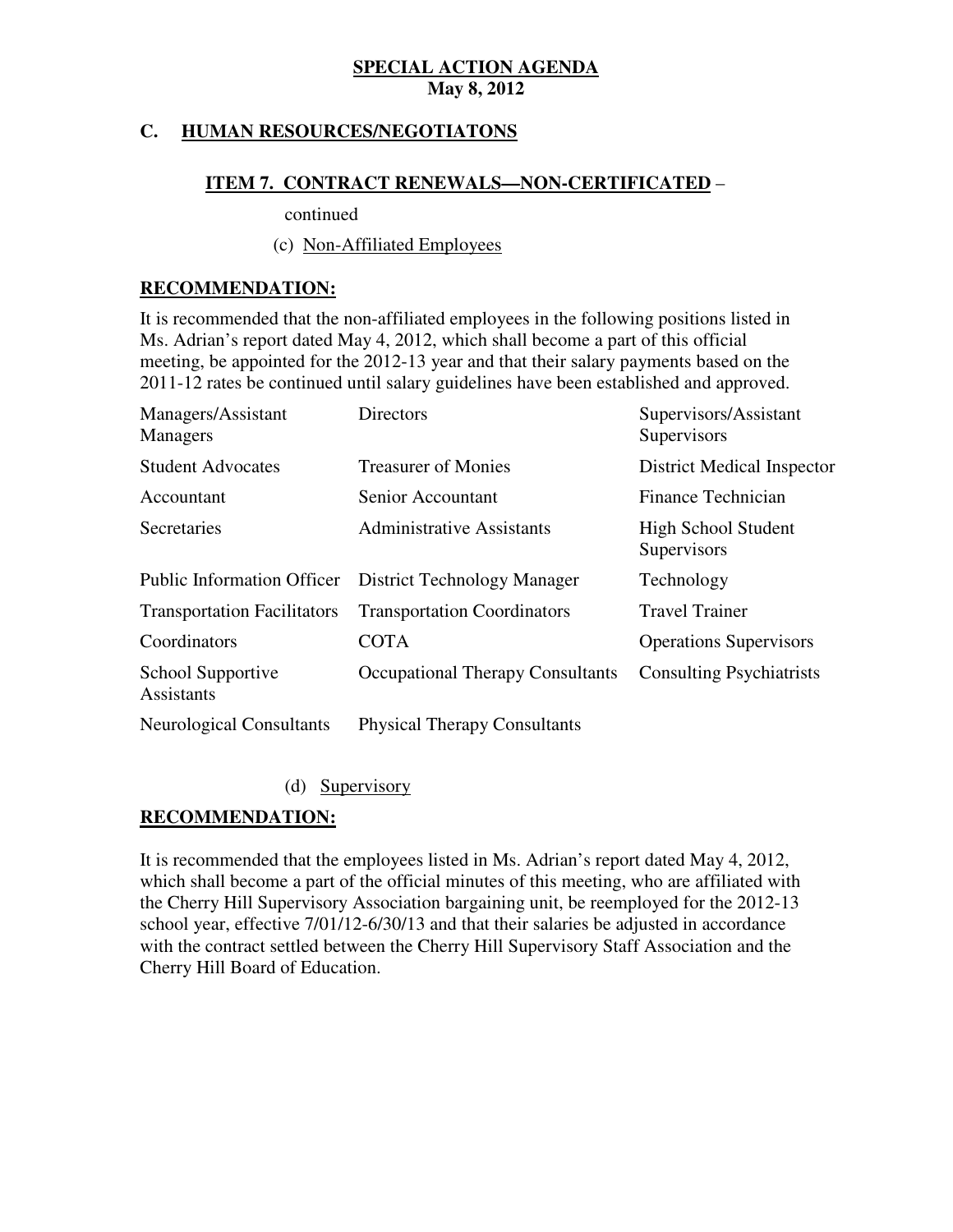## **C. HUMAN RESOURCES/NEGOTIATONS**

## **ITEM 7. CONTRACT RENEWALS—NON-CERTIFICATED** –

continued

(e) Supportive

## **RECOMMENDATION:**

 It is recommended that the employees listed in Ms. Adrian's report dated May 4, 2012, which shall become a part of the official minutes of this meeting, who are affiliated with the Cherry Hill Supportive Staff Association bargaining unit be reemployed for the 2012 13 school year effective 7/01/12-6/30/13 and that their salaries be adjusted in accordance with the contract settled between the Cherry Hill Supportive Staff Association and the Cherry Hill Board of Education.

(f) Campus Police

# **RECOMMENDATION:**

 It is recommended that the employees listed in Ms. Adrian's report dated May 4, 2012, which shall become a part of the official minutes of this meeting, who are affiliated with the Cherry Hill Campus Police Association bargaining unit, be reemployed for the 2012-13 school year, effective 9/01/12-6/30/13, with the understanding that salaries will be adjusted in accordance with the salary settlement finally approved under negotiations between the Cherry Hill Campus Police Association and the Cherry Hill Board of Education.

(g) Educational Assistants

## **RECOMMENDATION:**

 It is recommended that the employees listed in Ms. Adrian's report dated May 4, 2012, which shall become a part of the official minutes of this meeting, who are affiliated with the Educational Association of Cherry Hill bargaining unit, be reemployed for the 2012 13 school year, effective 9/01/12-6/30/13 and that their salaries be adjusted with the salary settlement finally approved under negotiations between the Educational Association of Cherry Hill and the Cherry Hill Board of Education.

| Motion<br>Second<br>√ote |  |
|--------------------------|--|
|--------------------------|--|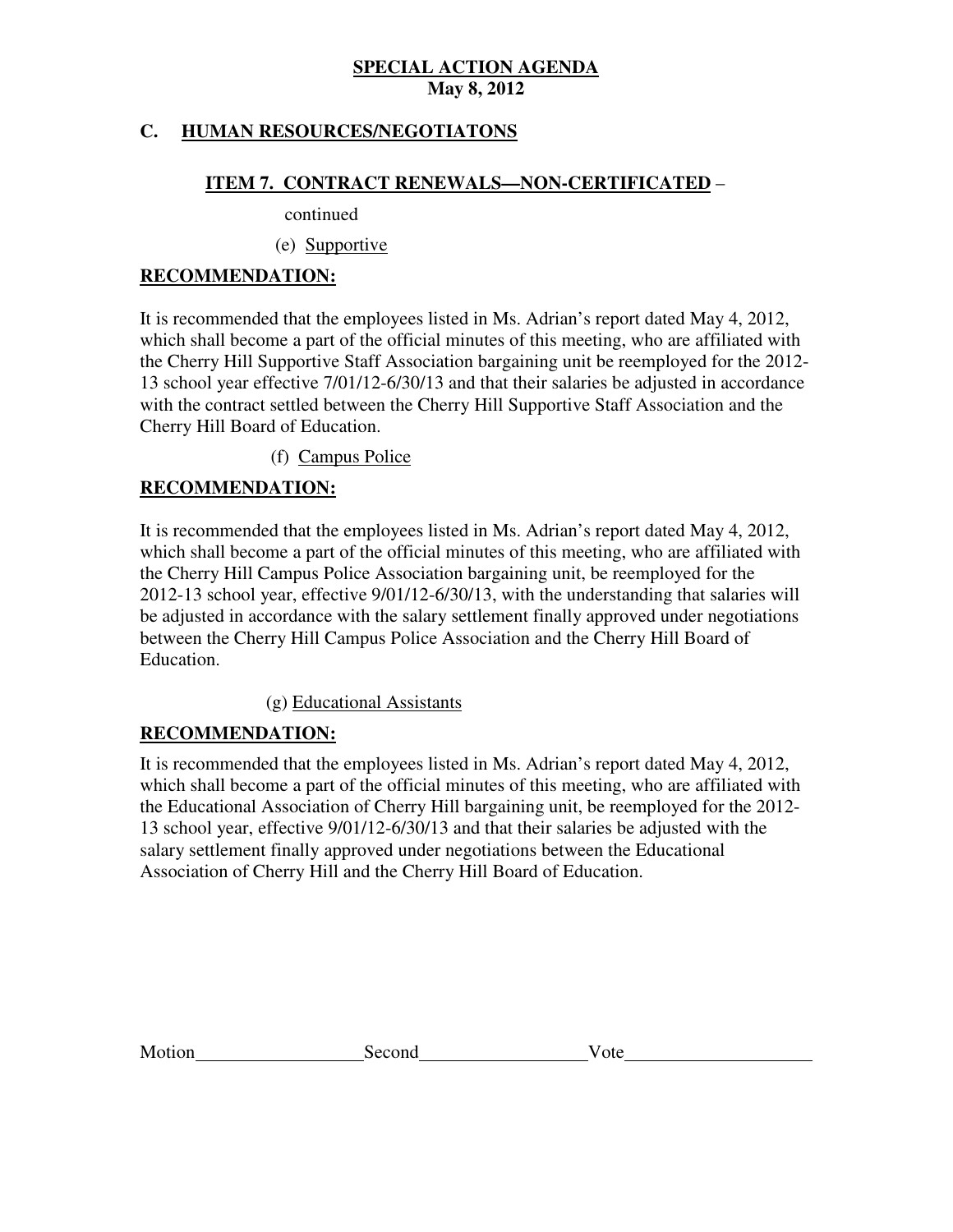# **D. POLICY & LEGISLATION COMMITTEE**

#### *Long Range Plan Goals:*

**•** "Board of Education members, administrators, teachers, parents and the community work together to ensure  *all students are provided with academic, social and emotional support necessary to create optimal conditions for high achievement, continued growth and personal development."* 

## **NO ITEMS**

## **E. STRATEGIC PLANNING COMMITTEE**

## **NO ITEMS**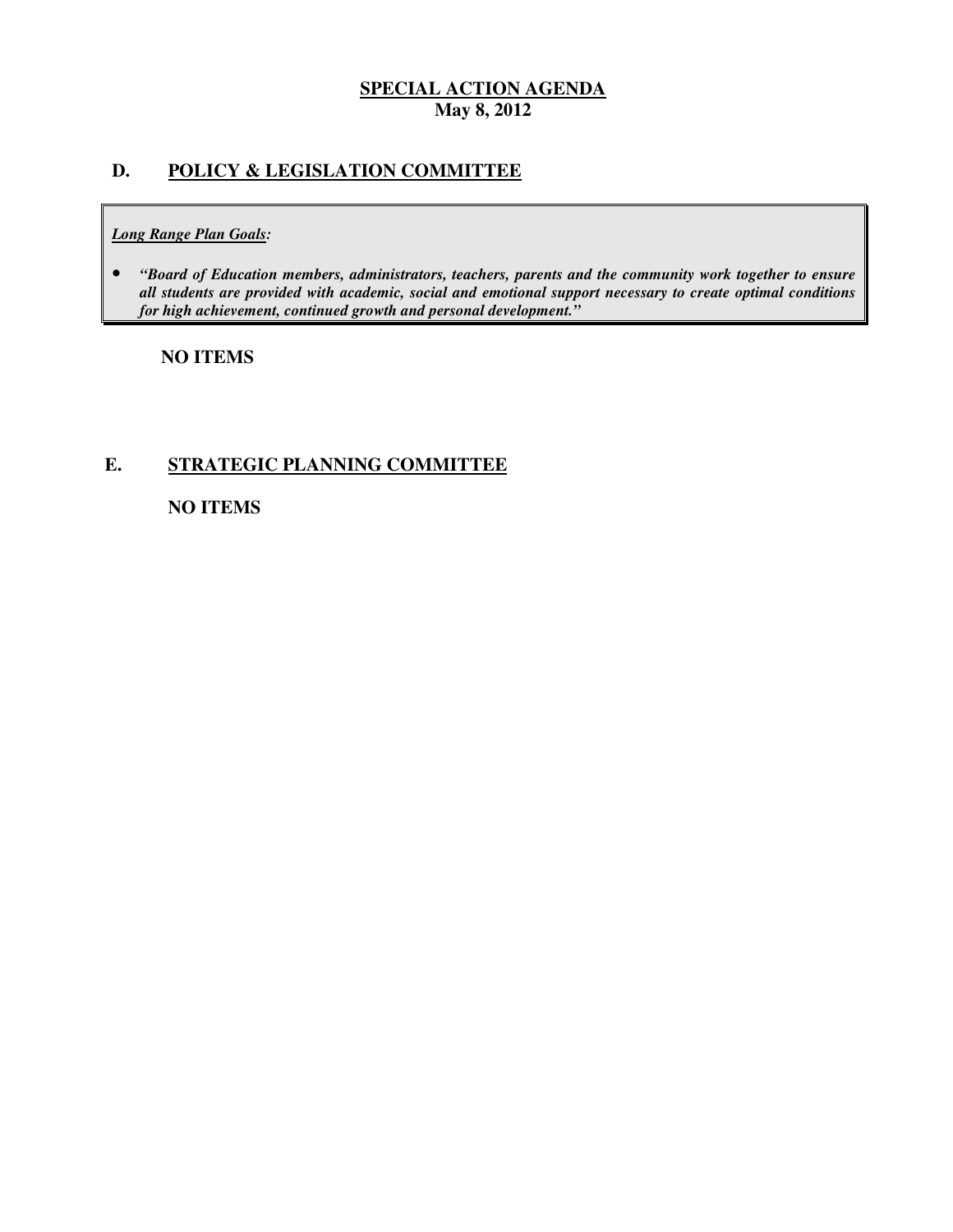# memorandum

 **Date: May 3, 2012** 

**To:** Members, Board of Education

**From:** Dr. Maureen Reusche, Superintendent

# **AGENDA**

# **EXECUTIVE SESSION 6:15 PM SPECIAL ACTION MEETING—7:00 PM BOARD WORK SESSION—Immediately following Special Action**

May 8, 2012 **Malberg Board Room** 

# **BOARD OF EDUCATION COMMITTEES**

### **Curriculum & Instruction Committee Members (yellow)**  Chairperson: Eric Goodwin Administrative Liaison: Marianne W. Gaffney Committee Members: Sherrie Cohen, Colleen Horiates, Carol Matlack

## **Business & Facilities Committee Members (blue)**

 Chairperson: Steven Robbins Administrative Liaison: James Devereaux Committee Members: Kathy Judge, Elliott Roth, Wayne Tarken

 **Negotiations, Human Resources & Litigation Committee Members (pink)**  Chairperson: Sherrie Cohen Administrative Liaison: Nancy Adrian Committee Members: Colleen Horiates, Kathy Judge, Carol Matlack

# **Policy & Legislation Committee Members (green)**

 Chairperson: Kathy Judge Administrative Liaison: Maureen Reusche Committee Members: Sherrie Cohen, Eric Goodwin, Carol Matlack

### **Strategic Planning**

 Chairperson: Elliott Roth Administrative Liaison: James Devereaux Committee Members: Seth Klukoff, Steve Robbins, Wayne Tarken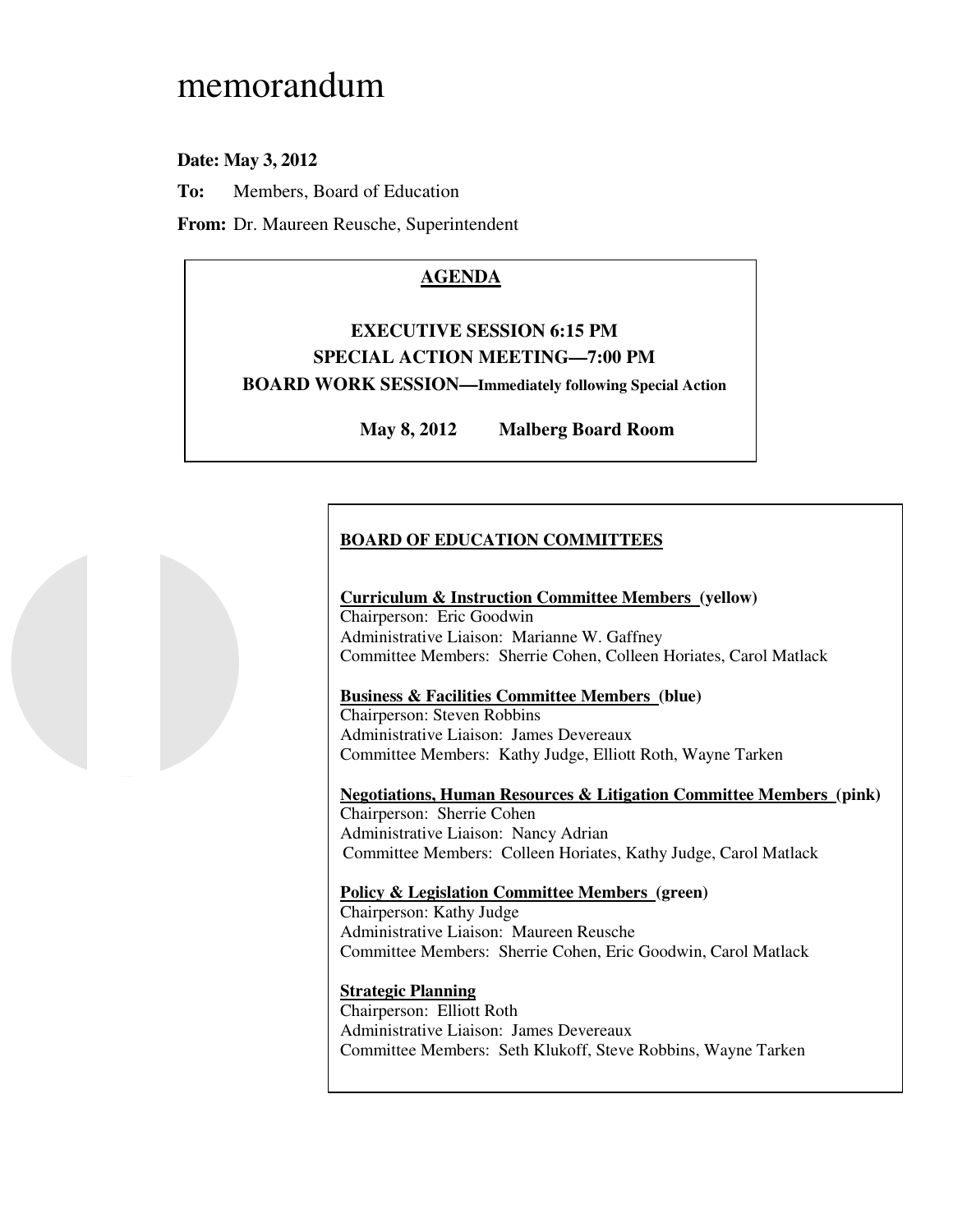# **BOARD WORK SESSION**

# **May 8, 2012**

# **PRESENTATIONS**

- Carusi Middle School 8<sup>th</sup> Grader Madeline Bowne C-Span "StudentCam" Contest *National Award Winner*
- Cherry Hill East Robotics Team VEX Robotics Competition State and National Award Winners
- • *H.S. East Representatives "New Jersey Dept. of Ed. Reward School" recognition*

# **BOARD WORK SESSION**

• First Public Discussion (Agenda Items -up to three minutes per person)

# **NEW BUSINESS**

• Second Public Discussion (up to three minutes per person)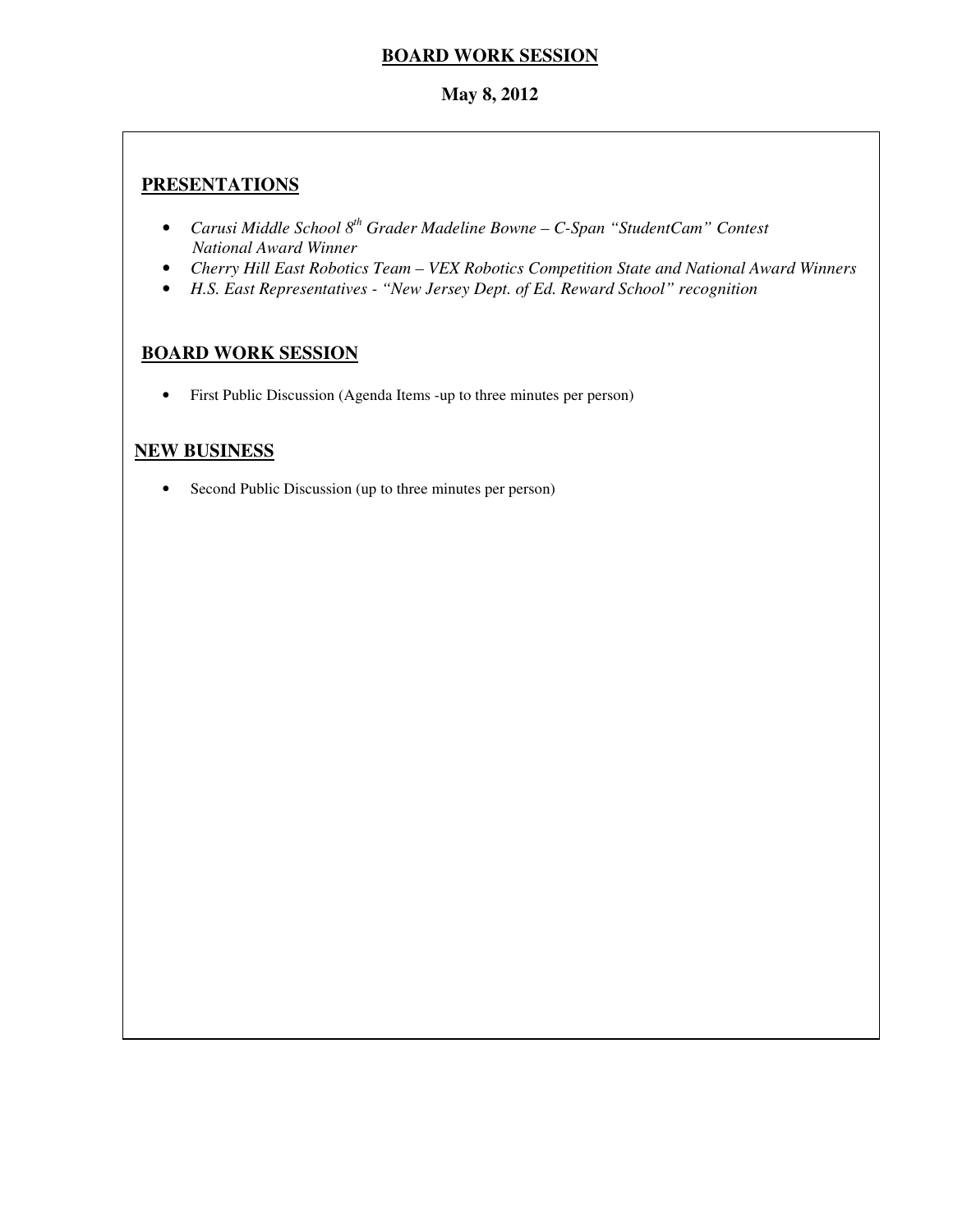# **A. CURRICULUM & INSTRUCTION**

 *Long Range Plan Goals:* 

- \_ *"Establish for students, high academic, social and moral standards which reflect the attributes of a responsible, well-rounded and contributing member of society."*
- \_ *"Design all aspects of curriculum to ensure all students are provided with opportunities to meet or exceed high academic standards."*
- \_ *"Design curriculum that ensures all students acquire the knowledge, skills and behavior necessary to prepare them for higher education and/or the workplace now and in the future."*

The Superintendent recommends the following:

- 1. Approval of Attendance at Conferences and Workshops
- 2. Approval of Non-Public School Textbooks 2012-2013
- 3. Middle School Summer Reading

### **ITEM 1. APPROVAL OF ATTENDANCE AT CONFERENCES AND WORKSHOPS**

 **WHEREAS**, certain Cherry Hill School District employees have requested authorization to attend the conference(s)/workshop(s) listed below, and

 **WHEREAS**, the attendance of each employee at the specified conference/workshop is educationally necessary, fiscally prudent and 1) directly related to and within the scope of the employee's current responsibilities and the District's professional development plan, and 2) critical to the instructional needs of the District or furthers the efficient operation of the District;

 **NOW, THEREFORE, BE IT RESOLVED**, that the Cherry Hill Board of Education authorizes the attendance of the employees at the specified conferences/workshops listed below, and be it

 **FURTHER RESOLVED**, that the Board hereby determines that the estimated expenses related to the authorized travel listed below are justified and therefore authorizes payment of any registration fees and reimbursement of statutorily authorized travel expenditures to the designated employees, not to exceed District budgetary limitations and to be in accordance with the provisions of *N.J.S.A.* 18A:11-12, the District's travel policy and procedures, State travel payment guidelines established by the Department of Treasury in NJOMB circular letter 08-13 OMB, and with guidelines established by the federal Office of Management and Budget:

| # | <b>NAME</b>              | <b>CONFERENCE</b>                                                   | <b>DATE</b> | <b>COST</b><br><b>NOT TO EXCEED</b>   |
|---|--------------------------|---------------------------------------------------------------------|-------------|---------------------------------------|
| A | Jonathan Yanover<br>West | AP Summer Institute-Spanish<br>Language & Culture,<br>Blackwood, NJ | 8/6-9, 2012 | \$850.00<br>Registration<br>Title IIA |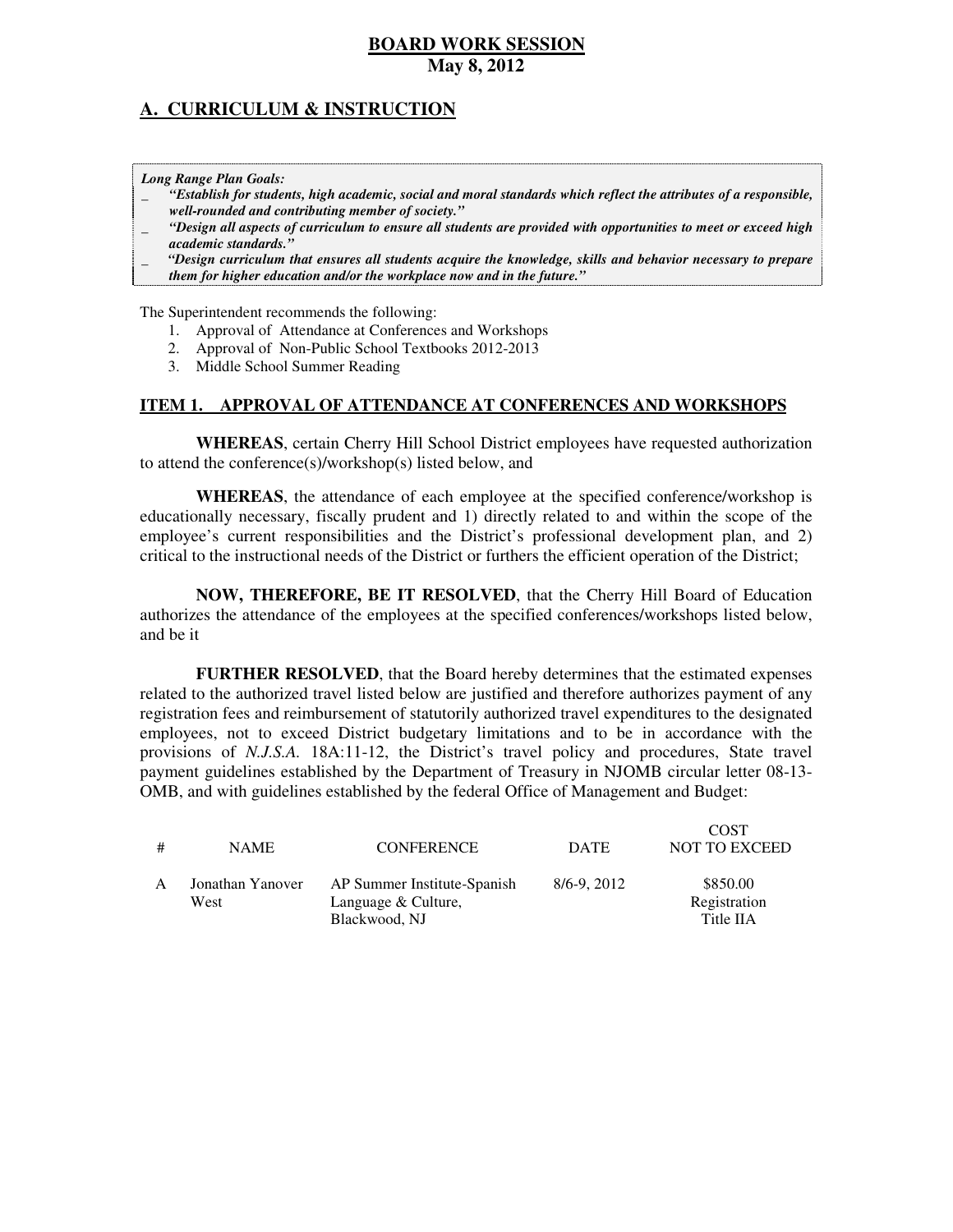## **A. CURRICULUM & INSTRUCTION**

-

-

Second Grade Math Minutes: One

### **ITEM 2. APPROVAL OF NON PUBLIC SCHOOL TEXTBOOKS 2012-2013**

 2012-2013 school year. It is recommended that the Board approve textbooks for the Non Public Schools for the

|                                 | Goddard School |       |  |
|---------------------------------|----------------|-------|--|
| -                               |                | ISBN# |  |
| Handwriting Without Tears (HWT) | <b>HWT</b>     | N/A   |  |

Kellman Brown Academy

Subject Textbook Name Publisher ISBN#

|                                 | By Evan-Moor      |       |
|---------------------------------|-------------------|-------|
| Daily Word Problems Math, Grade | Educational       | DW509 |
|                                 | <b>Publishers</b> |       |

Katz JCC

| Subject - Textbook Name         | Publisher   | ISBN#             |
|---------------------------------|-------------|-------------------|
| Beginning to Read and Write and |             |                   |
| Listen                          | McGraw Hill | 978-0-02-190894-3 |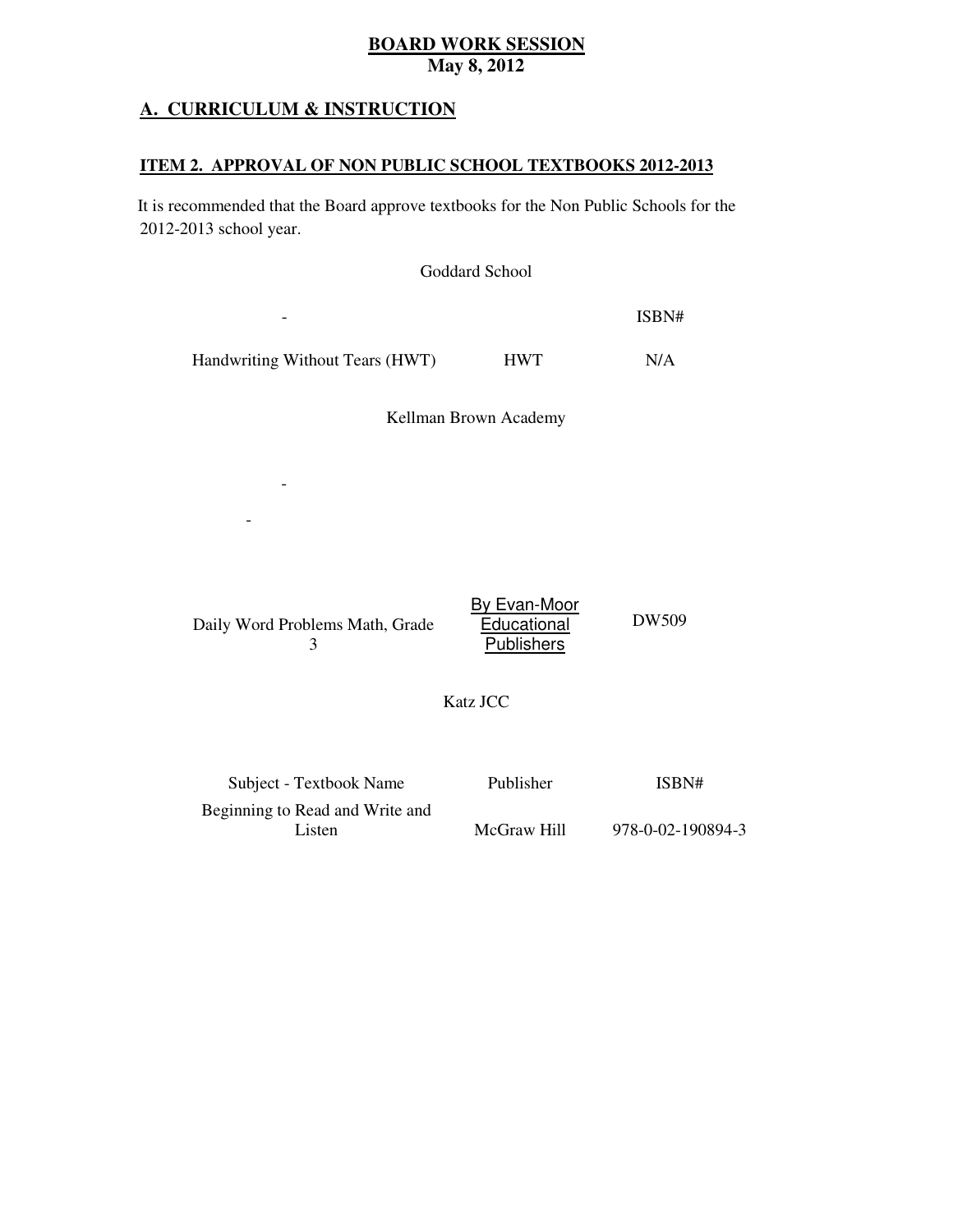## **A. CURRICULUM & INSTRUCTION**

### **ITEM 3. APPROVAL OF MIDDLE SCHOOL SUMMER READING**

 It is recommended that the Board approve the following grade middle school summer reading books.

| TITLE                      | <b>AUTHOR</b>   | TITI E                                 | <b>AUTHOR</b>                |
|----------------------------|-----------------|----------------------------------------|------------------------------|
| Savvy                      | Ingrid Law      | Call it Courage                        | Armstrong<br>Sperry          |
| Hidden Talents             | David Lubar     | True Confessions<br>of Charlotte Doyle | <b>AVI</b>                   |
| Inside Out & Back<br>Again | LAI             | Dairy Queen                            | Catherine Gilbert<br>Murdock |
| Masterpiece                | Elise Broach    | The Ware Between<br>the Classes        | Gloria Miklowitz             |
| Ropemaker                  | Peter Dickinson |                                        |                              |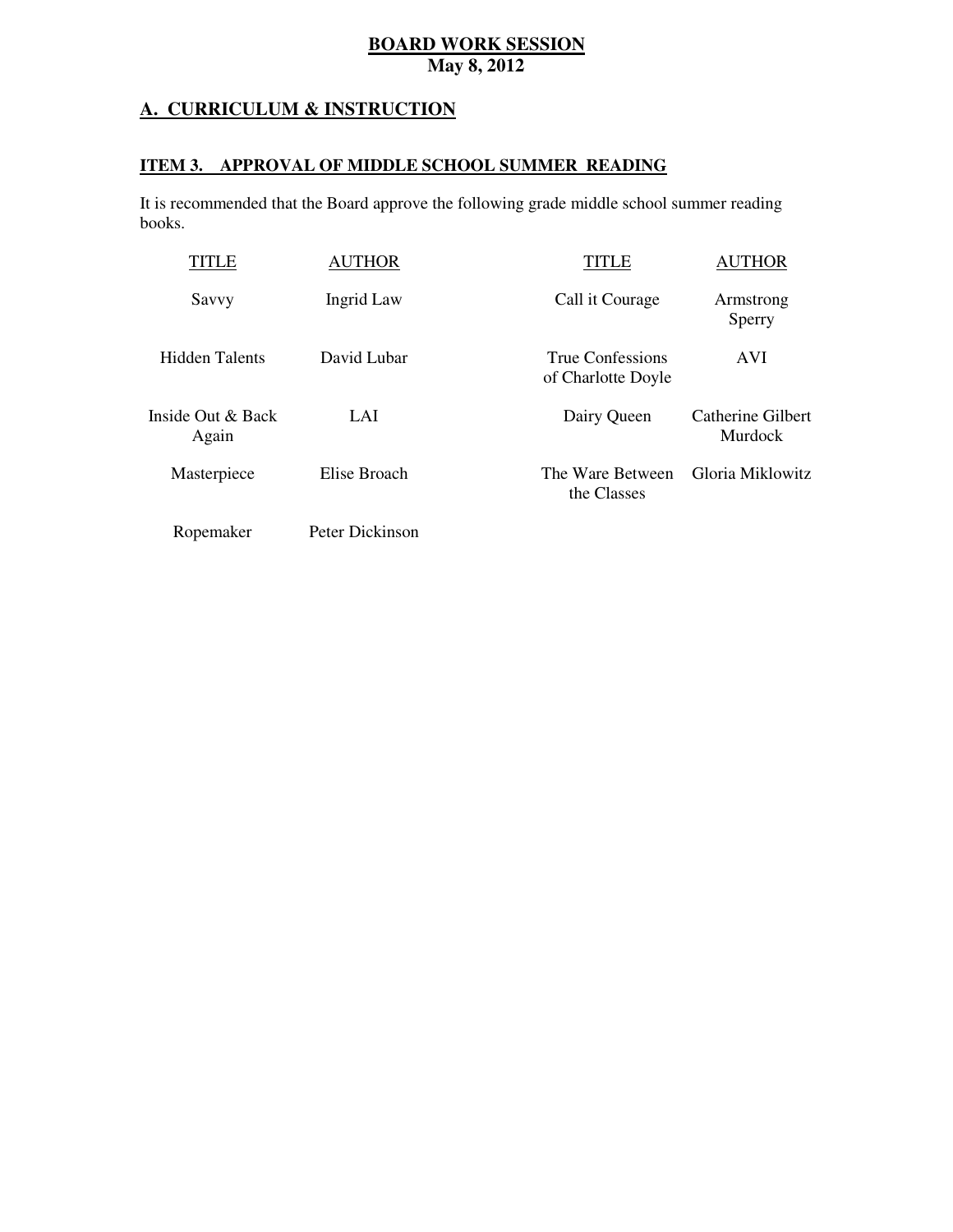#### **B. BUSINESS AND FACILITIES**

- 1. Financial Reports
- 2. Resolutions
- 3. Resolution for the Award of Bids
- 4. Resolution for the Award of Transportation
- 5. Resolution for the Award of Change Orders
- 6. Acceptance of Donations

### *The Superintendent recommends the following:*

#### **ITEM 1. FINANCIAL REPORTS**

- a) BOARD SECRETARY'S CERTIFICATION AND TREASURER'S REPORT FOR MARCH 2012
- b) SACC FINANCIAL REPORT FOR MARCH 2012
- $\mathbf{c})$ LINE ITEM TRANSFER REPORTS FOR THE MONTH OF MARCH 2012
- $\mathbf{d}$ FOOD SERVICE OPERATING STATEMENT FOR MARCH 2012
- e) DISBURSEMENT OF FUNDS
- f) APPROVAL OF BILL LIST
- $(g)$ TAX RECEIPT SCHEDULE FOR 2012/2013

## **ITEM 2. RESOLUTIONS**

a) RESOLUTION AUTHORIZING CONTRACTS WITH APPROVED STATE CONTRACT VENDORS

#### **ITEM 3. RESOLUTION FOR THE AWARD OF BIDS**

 $\#JPAPR$ a) #JPAPR- - JANITORIAL PAPER PRODUCTS

#### **ITEM 4. RESOLUTION FOR THE AWARD OF TRANSPORTATION**

a) SUMMER BUS ROUTES – CONTRACT RENEWALS 2012/2013 SCHOOL YEAR

#### **ITEM 5. RESOLUTION FOR THE AWARD OF CHANGE ORDERS**

- a) #RMSLC-051811-CONNECTING LINK RECONSTRUCTION AT ROSA MIDDLE SCHOOL (5-13-11)
- b) #BRHRR-72710 ROOFTOP HVAC EQUIPMENT REPLACEMENT AND ROOF RESTORATION AT BECK MIDDLE SCHOOL (7-27-10)

#### **ITEM 6. ACCEPTANCE OF DONATIONS**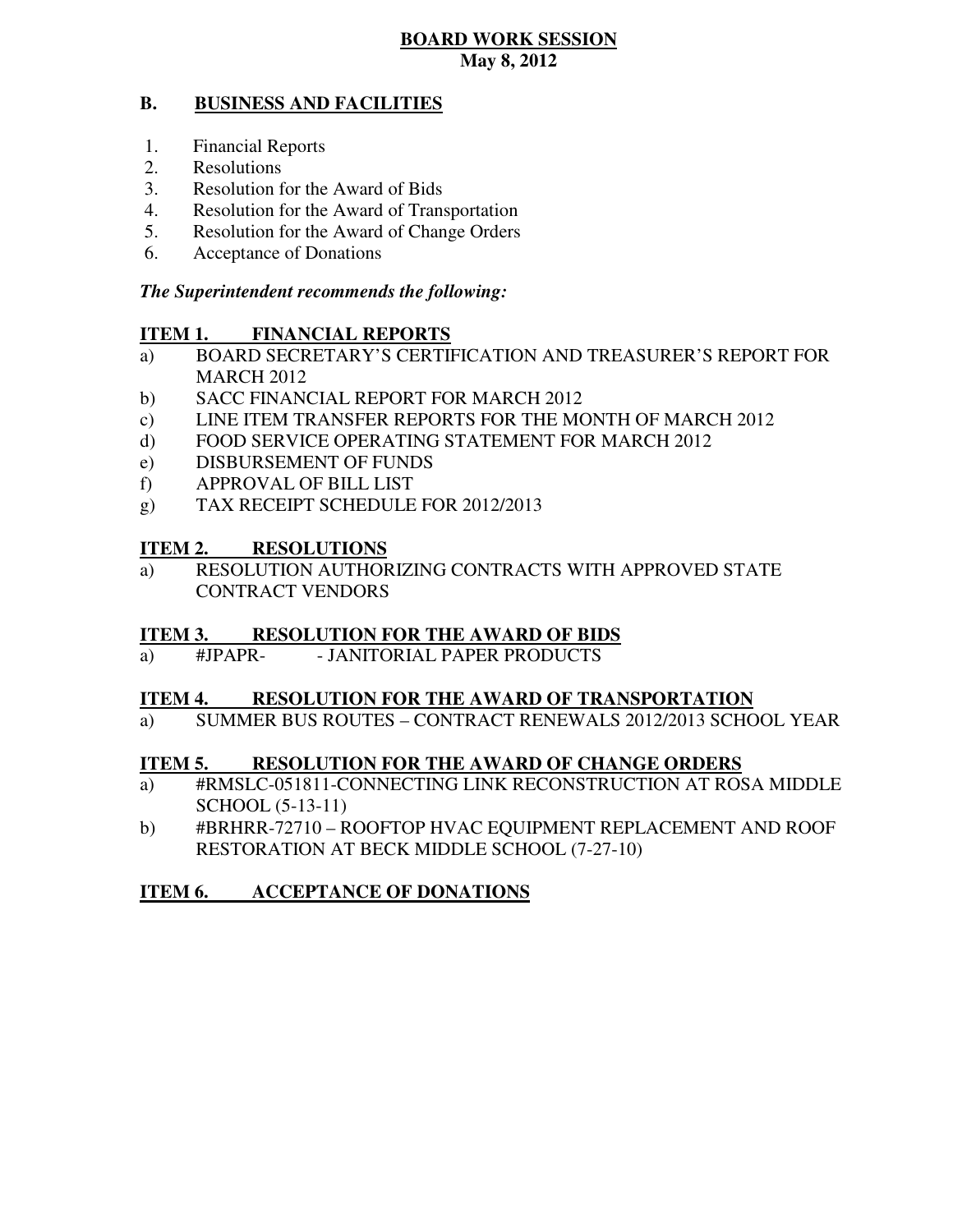#### **B. B. BUSINESS AND FACILITIES**

Long Range Plan Goals

- *"Provide a clean, healthy, safe, and secure physical environment for all students and staff."*
- *upgrading, and repairing all school district facilities."*  ● *"Consistently allocate the funds necessary for systematically maintaining,*

 *The Superintendent recommends the following:* 

#### **ITEM 1. FINANCIAL REPORTS**

## a) BOARD SECRETARY'S CERTIFICATION AND TREASURER'S REPORT FOR MARCH 2012

 Pursuant to N.J.A.C. 6A:23A-16.10 (c) 3, I certify that as of March 31, 2012 no budgetary line item account has obligations and payments (contractual orders) which in total exceed the amount appropriated by the Cherry Hill Board of Education pursuant to N.J.S.A. 18A:22-8.1 and N.J.S.A. 18A:22-8.2 and no budgetary line item account has been over-expended in violation of N.J.A.C. 6:23-2.12 (a) 1.

 Pursuant to N.J.A.C. 6A:23A-16.10 (c) 4, the Cherry Hill Board of Education certifies that as of March 31, 2012 and after review of the Secretary's Monthly Financial Report and the Treasurer's Monthly Financial Report and upon consultation with the appropriate district officials, to the best of the Boards' knowledge, no major account or fund has been over-expended in violation of N.J.A.C. 6A:23A-16.10 (a) 1 and that sufficient funds are available to meet the district's financial obligations for the remainder of the fiscal year.

#### $b)$ SACC FINANCIAL REPORT FOR MARCH 2012

 It is recommended that the Financial Report for the Cherry Hill School Age Child Care Program for the month of March 2012 be accepted as submitted.

#### $c)$ LINE ITEM TRANSFER REPORTS FOR THE MONTH OF MARCH 2012

 It is recommended that the 2011/2012 Budget be revised by the transfer of funds between line items as listed on the monthly transfer report. (Systems 3000 transfer report).

#### $\mathbf{d}$ FOOD SERVICE OPERATING STATEMENT FOR MARCH 2012

 It is recommended that the Operating Statement for Cherry Hill Food Services for the months ending March, 2012 be accepted as submitted.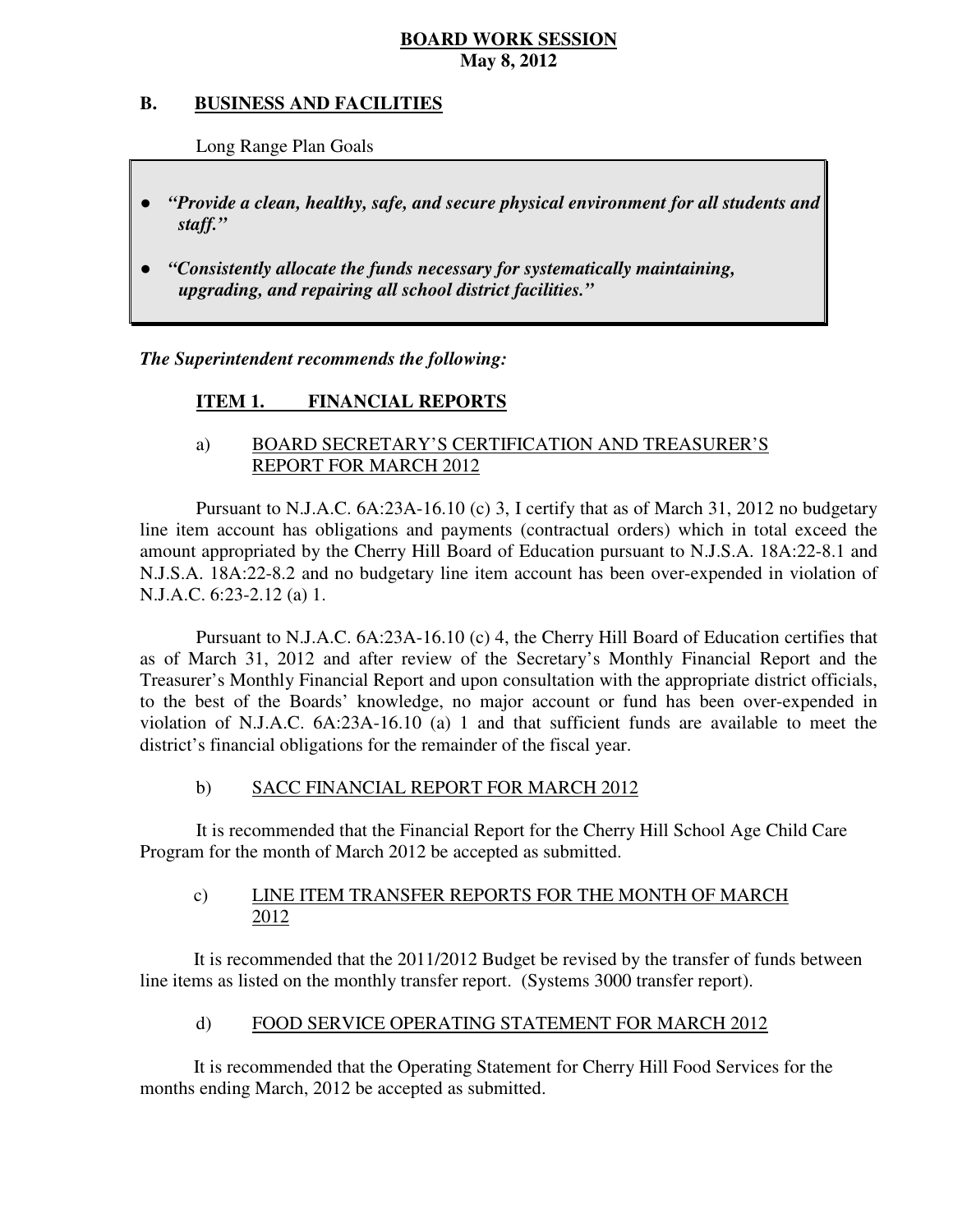#### **B. BUSINESS AND FACILITIES**

## **ITEM 1. FINANCIAL REPORTS**

## e) DISBURSEMENT OF FUNDS

| <b>FUND</b>                 | <b>AMOUNT</b> | <b>REPORT DATED</b>   |
|-----------------------------|---------------|-----------------------|
| Payroll & FICA              |               | <b>Payroll Dates:</b> |
| Food Service<br><b>SACC</b> | Φ             | thru                  |
| <b>Grand Total</b>          |               |                       |

### f) APPROVAL OF BILL LIST

| It is recommended that the Bill List dated | in the amount of \$ | be approved |
|--------------------------------------------|---------------------|-------------|
| as submitted.                              |                     |             |

# g) TAX RECEIPT SCHEDULE FOR 2012/2013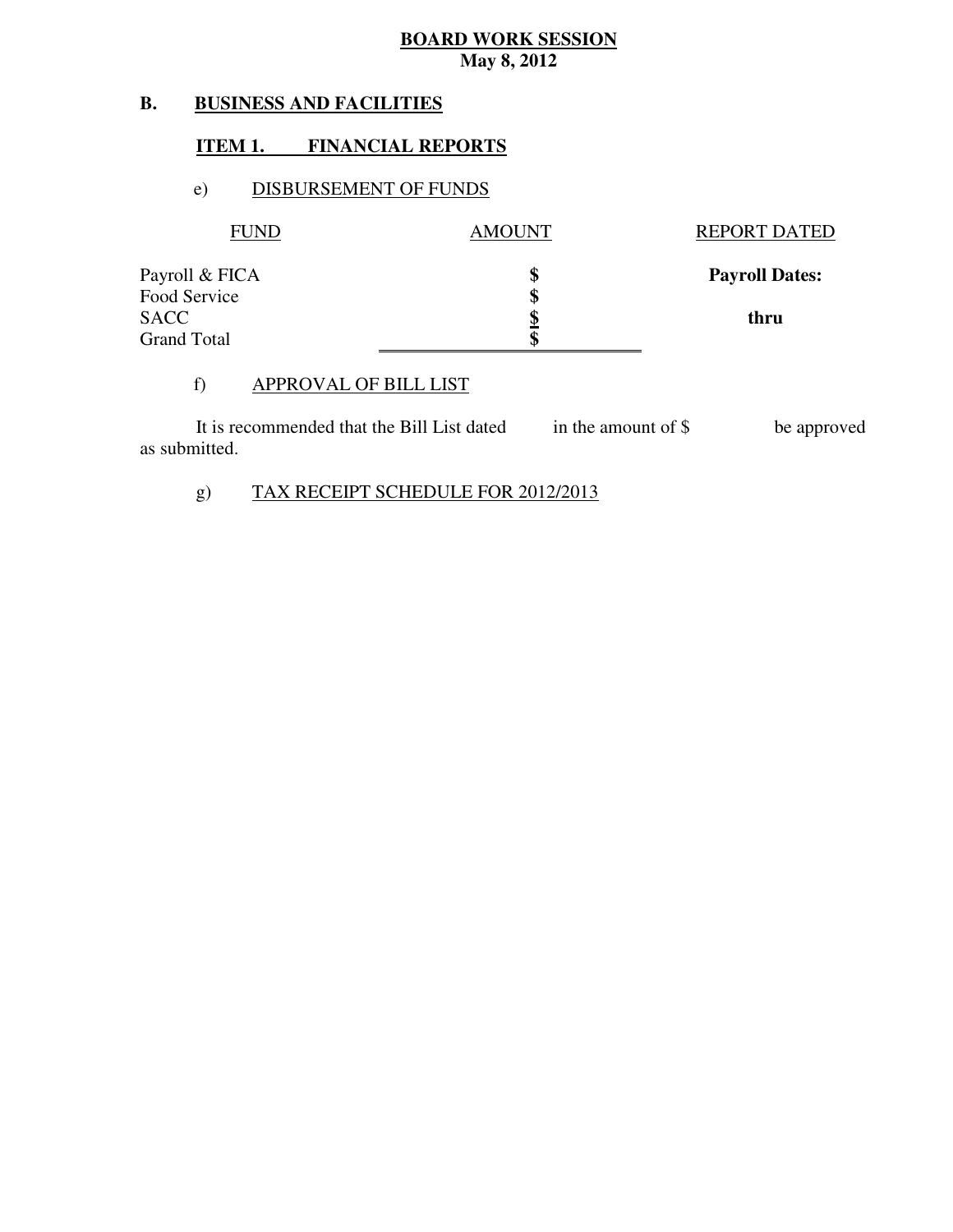#### **B. BUSINESS AND FACILITIES**

#### **ITEM 2. RESOLUTIONS**

### a) RESOLUTION AUTHORIZING CONTRACTS WITH APPROVED STATE CONTRACT VENDORS

 WHEREAS, the Cherry Hill Board of Education, pursuant to N.J.S.A. 18A:18A-10a and N.J.A.C. 5:34-7.29(c), may by resolution and without advertising for bids, purchase any goods or services under the State of New Jersey Cooperative Purchasing Program for any State Contracts entered into on behalf of the State by the Division of Purchase and Property in the Department of the Treasury; and

 WHEREAS, the Cherry Hill Board of Education has the need on a timely basis to purchase goods and services utilizing State Contracts; and

 WHEREAS, the Cherry Hill Board of Education may enter into contracts with the referenced State Contract Vendors through this resolution and properly executed contracts, which shall be subject to all the conditions applicable to the current State Contracts.

 NOW, THEREFORE, BE IT RESOLVED, the Cherry Hill Board of Education authorizes the Purchasing Agent to purchase certain goods or services from those approved New Jersey State Contract Vendors as listed below for the 2011/2012 school year pursuant to all conditions of the individual State Contracts; and

 the availability of sufficient funds prior to the expenditure of funds for such goods or services; and BE IT FURTHER RESOLVED, that James J. Devereaux, Board Secretary shall certify to

 Cherry Hill Board of Education and the referenced State Contract Vendors not to exceed the amounts stated shall be as follows: BE IT FURTHER RESOLVED, that the expiration date of the contracts between the

| Contract<br>Number | Vendor                     | Commodity/Service                                                   | New Jersey State<br>Contract<br><b>Expiration Date</b> | Amount Not to<br>Exceed |
|--------------------|----------------------------|---------------------------------------------------------------------|--------------------------------------------------------|-------------------------|
| A81119             | Tri County Pest<br>Control | Pest control services non-<br>residential facilities -<br>statewide | $4 - 30 - 15$                                          | \$15,000                |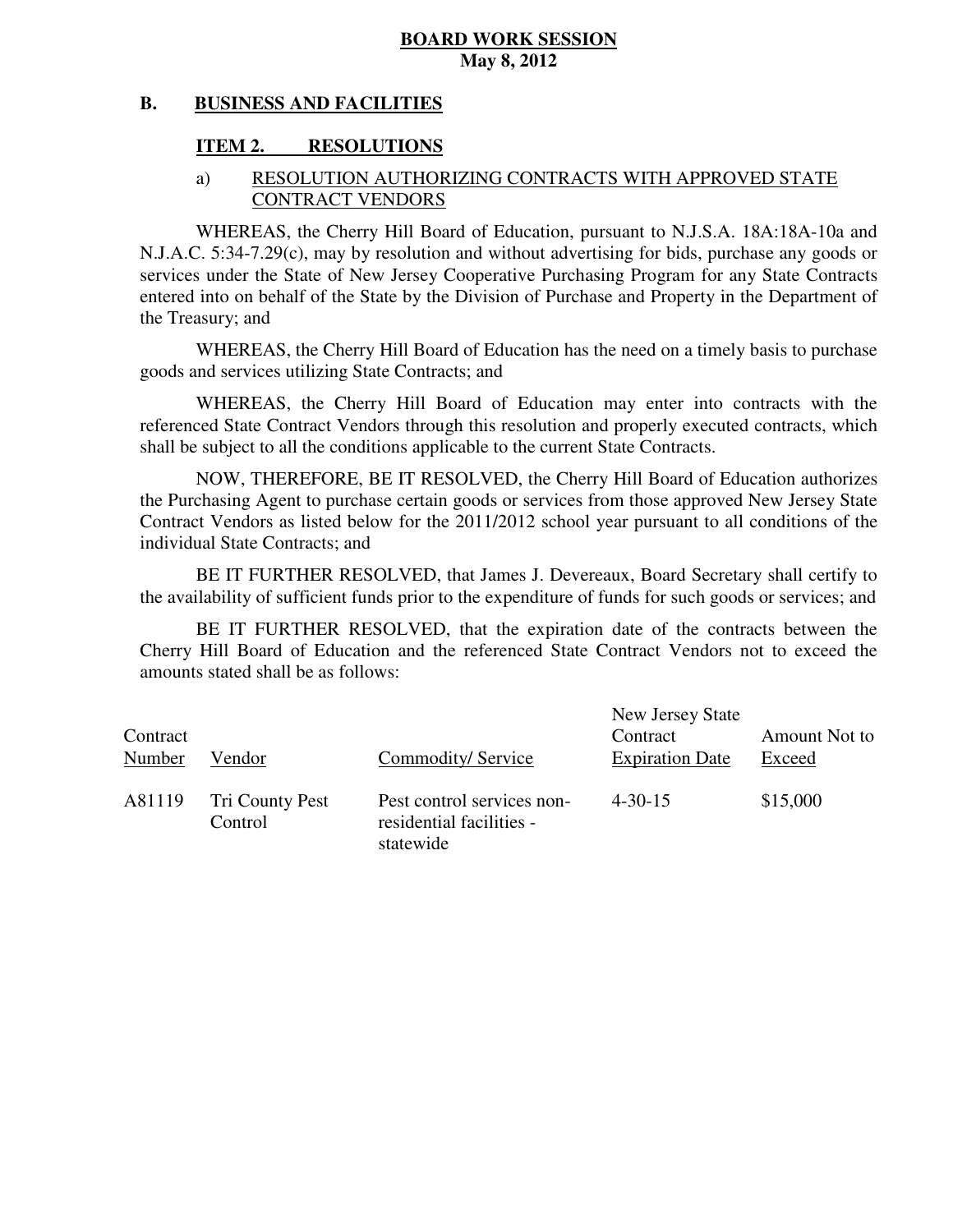#### **B. BUSINESS AND FACILITIES**

#### **ITEM 3. RESOLUTION FOR THE AWARD OF BIDS**

#JPAPRa) #JPAPR- - JANITORIAL PAPER PRODUCTS (5- -12)

INFORMATION TO BE READY FOR ACTION MEETING. Bids open 5- -12

#### **ITEM 4. RESOLUTION FOR THE AWARD OF TRANSPORTATION**

a) SUMMER BUS ROUTES – CONTRACT RENEWALS 2012/2013 SCHOOL YEAR

INFORMATION TO BE READY FOR ACTION MEETING.

#### **ITEM 5. RESOLUTION FOR THE AWARD OF CHANGE ORDERS**

a) #RMSLC-051811-CONNECTING LINK RECONSTRUCTION AT ROSA MIDDLE SCHOOL (5-13-11)

## **INFORMATION:**

 Board approval is requested for Change Order 002 to be issued to Fred M. Schiavone Construction, Inc., Malaga, NJ for the deletion of exterior aluminum hand railing resulting in a deduction \$3,400.00.

## **RECOMMENDATION:**

 It is recommended that Change Order 002 for the deletion of exterior aluminum hand railing resulting in a deduction of \$3,400.00 be issued to Fred M. Schiavone Construction, Inc., Malaga, NJ. Original PO #11-07840

# b) #BRHRR-72710 – ROOFTOP HVAC EQUIPMENT REPLACEMENT AND ROOF RESTORATION AT BECK MIDDLE SCHOOL (7-27-10)

## **INFORMATION:**

 Board approval is requested for Change Order 002 to be issued to A.A. Duckett, Glassboro, NJ for acceptance of Johns Manville insulation and jacketing for all chilled water system piping resulting in a deduction of \$2,000.00.

## **RECOMMENDATION:**

 It is recommended that Change Order 002 for acceptance of Johns Manville insulation and jacketing for all chilled water system piping resulting in a deduction of \$2,000.00 be issued to A.A. Duckett, Glassboro, NJ. Original PO #11-02981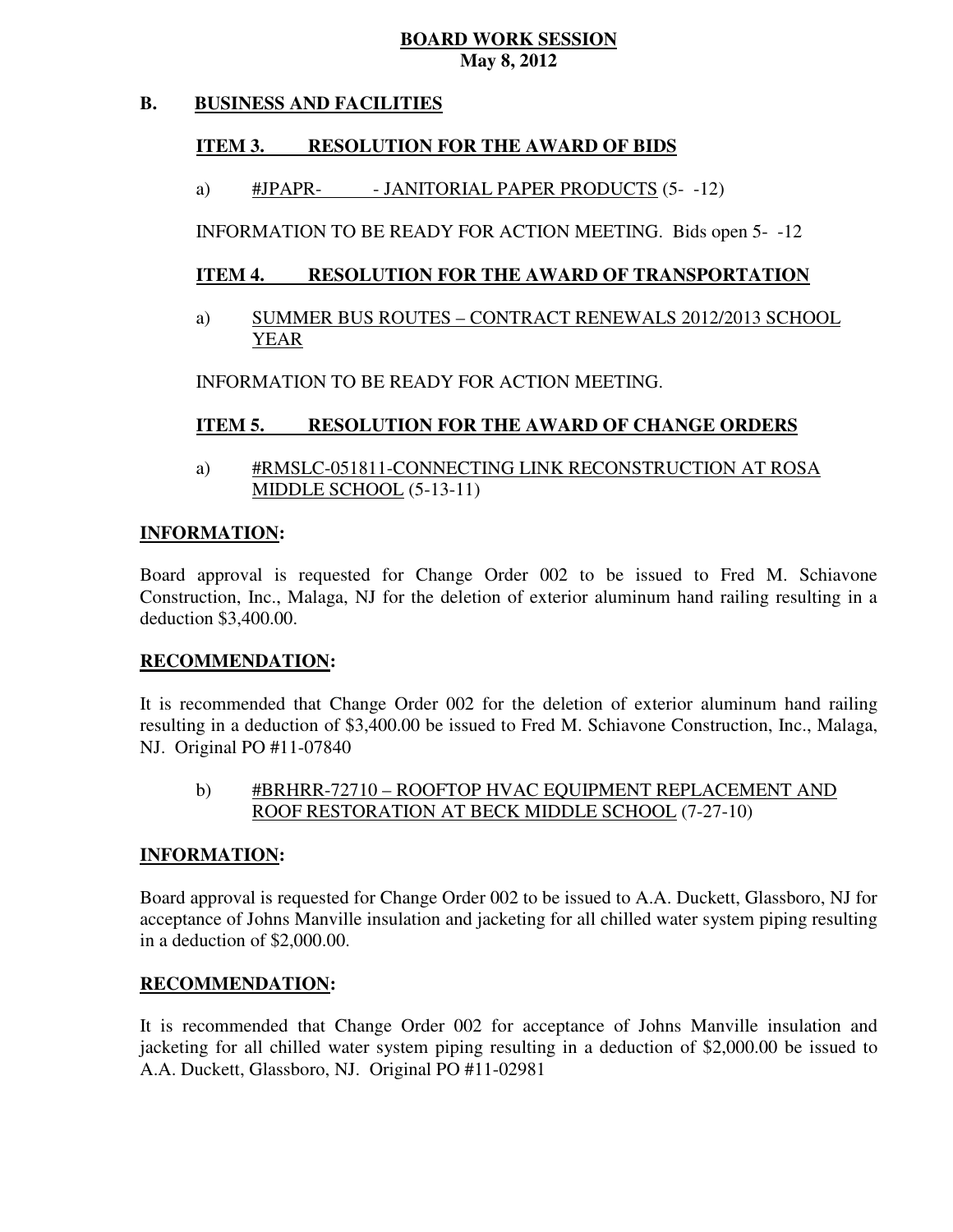#### **B. B. BUSINESS AND FACILITIES**

### **ITEM 6. ACCEPTANCE OF DONATIONS**

| <b>SCHOOL</b> | <b>DONATION</b>                                             | <b>GROUP OFFERING</b><br><b>DONATION</b> | VALUE   |
|---------------|-------------------------------------------------------------|------------------------------------------|---------|
| Beck MS       | Monetary $-$ funds to be<br>used for fence around<br>garden | Recycle Bank                             | \$4,180 |
|               |                                                             |                                          |         |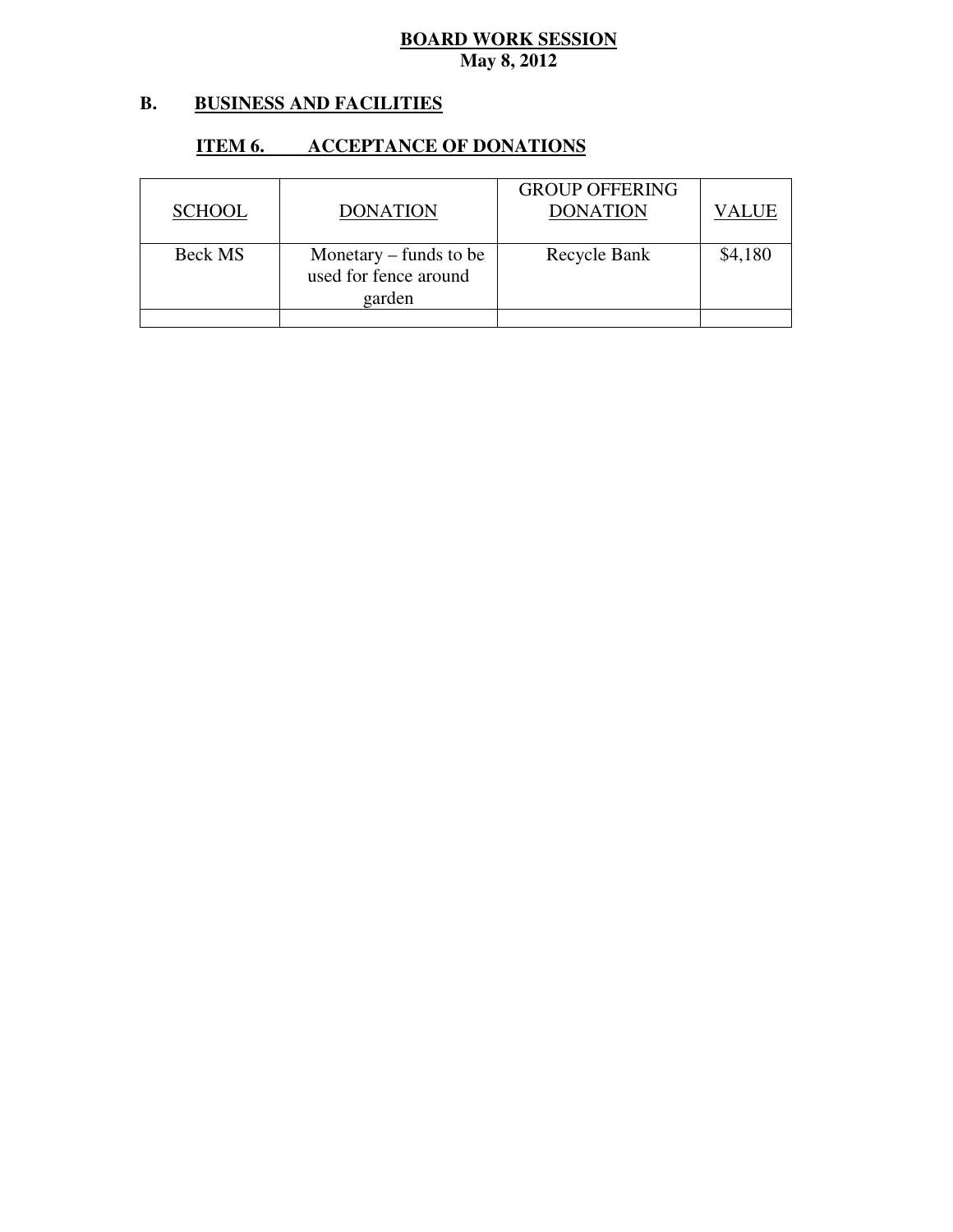## **C. HUMAN RESOURCES/NEGOTIATIONS**

*Long Range Plan Goal:* 

**•** "Optimize Human Resource function to meet changing instructional and organizational *program requirements."* 

The Superintendent recommends the following:

- 1. Appointments—Certificated<br>2. Leaves of Absence—Certific
- Leaves of Absence—Certificated
- 3. Leaves of Absence—Non-Certificated

## **ITEM 1. APPOINTMENTS—CERTIFICATED**

(a) Student Teachers

## **RECOMMENDATION:**

 It is recommended that the person listed be approved for student teaching in accord with the data presented.

| <b>Name</b>    | College/University | <b>Effective Date</b> | Cooperating School/Teacher |
|----------------|--------------------|-----------------------|----------------------------|
| Jacalyn Gizara | Rider              | 9/05/12-12/14/12      | Linda Ferri/Paine          |

### (b) Field Placement

## **RECOMMENDATION:**

 It is recommended that the person listed be approved for a field placement in accord with the data presented.

| <u>Name</u>   | College/University                                                       | <b>Effective Date</b> | Cooperating Teacher/School |
|---------------|--------------------------------------------------------------------------|-----------------------|----------------------------|
| Kait Knoedler | Rowan                                                                    | $*5/08/12 - 6/30/12$  | Meredith Callahan/Carusi   |
|               | *Total of 20 hours-placement will end when rate requirement is fulfilled |                       |                            |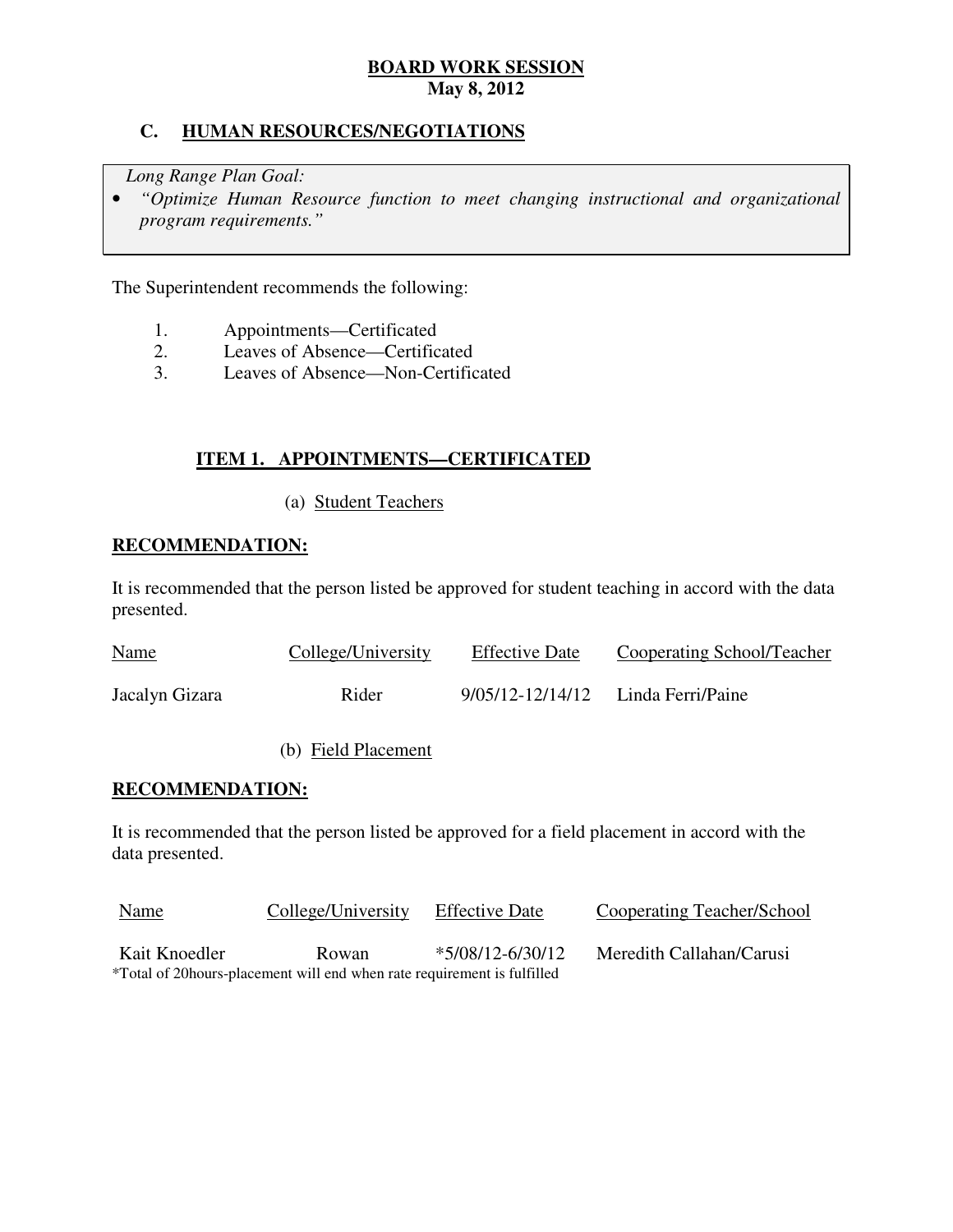## **C. HUMAN RESOURCES/NEGOTIATIONS**

## **ITEM 1. APPOINTMENTS—CERTIFICATED** – continued

#### (c) Co-Curricular

### **RECOMMENDATION:**

 It is recommended that the persons listed be appointed to the positions indicated for the 2011-12 school year in accord with the data presented:

| Name           | Assignment                                                                               | <b>Effective Date</b> | Salary |
|----------------|------------------------------------------------------------------------------------------|-----------------------|--------|
| Paul Howe      | CHHS West-Advisor,<br>Literary Magazine (budget)<br>$\#11 - 401 - 100 - 100 - 55 - 0101$ | 9/01/11-6/30/12       | \$2133 |
| Theresa Church | CHHS West-Supervisor,<br>One Act Play (budget #11-<br>401-100-100-55-0101)               | 9/01/11-6/30/12       | \$1538 |

(d) Mentor Teachers

### **RECOMMENDATION:**

 It is recommended that the teachers listed be approved as mentors in accord with the data presented. Monies budgeted from account #'s 11-120-100-101-98-0102/#11-130-100-101-98 0102/#11-140-100-101-98-0102.

| Name                                | Protégé                        | School                          | Amount                             | <b>Effective Dates</b>                         |
|-------------------------------------|--------------------------------|---------------------------------|------------------------------------|------------------------------------------------|
| Marlene DiGrosso<br>Michael Rickert | Julia Makofsky<br>Kyle Dattola | Kingston<br><b>CHHS</b><br>West | 3/28/12-6/30/12<br>4/03/12-5/10/12 | \$550 prorated<br>\$550 prorated<br>(extended) |
| Kimberly Blinsinger                 | Stephen Bonn                   | Mann                            | 4/25/12-5/09/12                    | \$550 prorated<br>(extended)                   |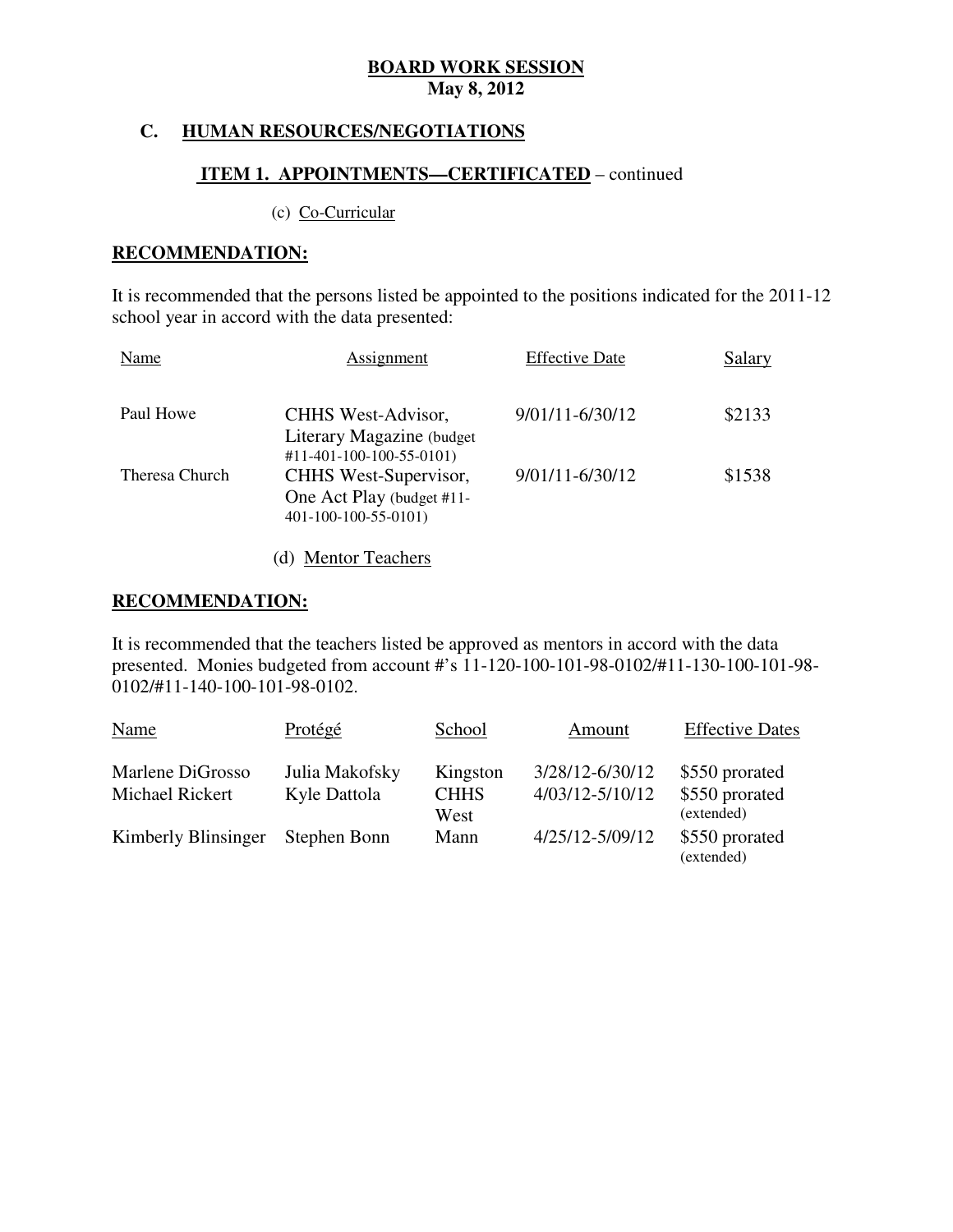## **C. HUMAN RESOURCES/NEGOTIATIONS**

## **ITEM 1. APPOINTMENTS—CERTIFICATED** – continued

## (e) Curriculum Committee

## **RECOMMENDATION:**

 It is recommended that the person listed be approved as a member of the science blueprint committee effective 3/15/12-6/30/12 at the rate of \$35.71/hour (not to exceed 6 hours). Monies budgeted from account #11-000-221-110-72-0101.

Name

Kimberly Laskey

## (f) Summer Employment-Guidance

## **RECOMMENDATION:**

 It is recommended that that persons listed be approved for summer guidance in accord with the data presented:

|                    |                       | CHHS East-Budget #11-000-218-104-50-0101 (not to exceed 4 days each- unless otherwise noted) |  |  |
|--------------------|-----------------------|----------------------------------------------------------------------------------------------|--|--|
| Name               | <b>Effective Date</b> | $1/200th$ of Salary                                                                          |  |  |
|                    |                       |                                                                                              |  |  |
| Margaret Regan     | 7/01/12-8/28/12       | \$489.80                                                                                     |  |  |
| George Zografos    | 7/01/12-8/28/12       | \$288.81                                                                                     |  |  |
| Tracye Walsh       | 7/01/12-8/28/12       | \$329.43                                                                                     |  |  |
| Eileen Lynch       | 7/01/12-8/28/12       | \$502.96                                                                                     |  |  |
| Carly Friedman     | 7/01/12-8/28/12       | \$280.80                                                                                     |  |  |
| Darren Gamel       | 7/01/12-8/28/12       | \$470.31                                                                                     |  |  |
| Letitia Schuman    | 7/01/12-8/28/12       | \$305.97                                                                                     |  |  |
| Cathleen Enderle   | 7/01/12-8/28/12       | \$273.45                                                                                     |  |  |
| Roberto Figueroa   | 7/01/12-8/28/12       | \$278.51                                                                                     |  |  |
| Jennifer DiStefano | 7/01/12-8/28/12       | \$366.05                                                                                     |  |  |
| Mollie Crincoli    | 7/01/12-8/28/12       | \$336.79                                                                                     |  |  |
|                    | (not to exceed 1 day) |                                                                                              |  |  |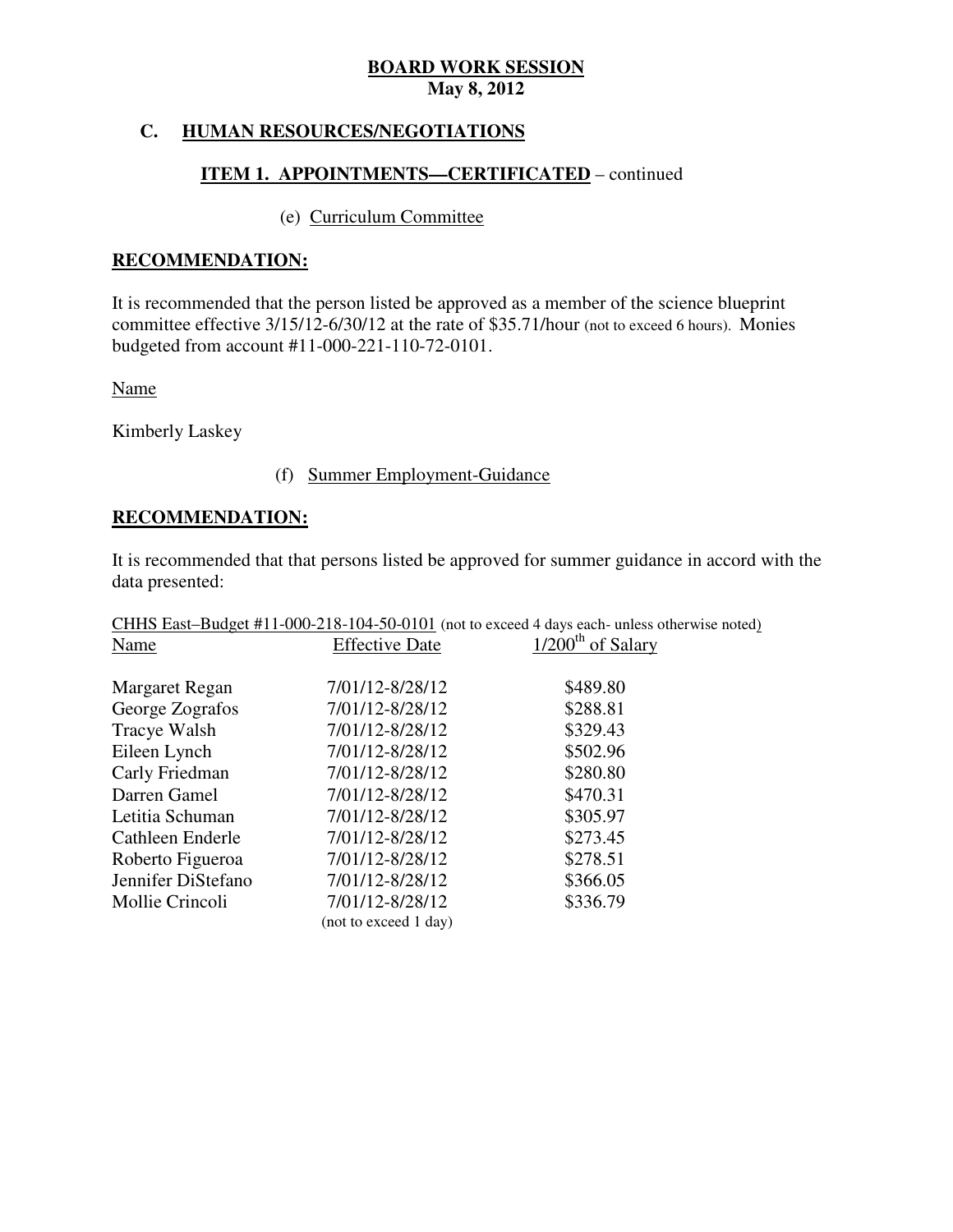## **C. HUMAN RESOURCES/NEGOTIATIONS**

## **ITEM 1. APPOINTMENTS—CERTIFICATED** – continued

### (f) Summer Employment-Guidance - continued

CHHS West-Budget #11-000-218-104-55-0101 (not to exceed 4 days each-unless otherwise noted) **Effective Date** Name Effective Date  $*1/200<sup>th</sup>$  of Salary

| <b>Margaret Strimel</b> | 7/01/12-8/28/12       | \$257.91 |
|-------------------------|-----------------------|----------|
| Michelle Pryor          | 7/01/12-8/28/12       | \$489.80 |
| Lisa Saffici            | 7/01/12-8/28/12       | \$288.22 |
| Francis Vanni           | 7/01/12-8/28/12       | \$461.19 |
| Nicholas Caputi         | 7/01/12-8/28/12       | \$269.35 |
| Diane Benfield          | 7/01/12-8/28/12       | \$470.35 |
| Viney McClain           | 7/01/12-8/28/12       | \$376.35 |
| Laurie Grossman         | 7/01/12-8/28/12       | \$264.77 |
| Mollie Crincoli         | 7/01/12-8/28/12       | \$336.79 |
|                         | (not to exceed 1 day) |          |

\*Salary to be adjusted pending outcome of negotiations between the Cherry Hill Board of Education and CHEA

### (g) Summer Employment - Scheduling

## **RECOMMENDATION:**

 It is recommended that the persons listed be approved for summer scheduling at the rate of \*\$13.86/hour in accord with the data presented:

| CHHS East - Budget #11-000-218-104-50-0101 |                                            |                    |  |
|--------------------------------------------|--------------------------------------------|--------------------|--|
| Name                                       | <b>Effective Dates</b>                     | <b>Total Hours</b> |  |
|                                            |                                            | (not to exceed)    |  |
| Carly Friedman                             | 7/01/12-8/28/12                            | 250                |  |
| Barbara Morrone                            | 7/01/12-8/28/12                            | 50                 |  |
| Paul Koester                               | 7/01/12-8/28/12                            | 50                 |  |
| <b>Sharon Wames</b>                        | 7/01/12-8/28/12                            | 200                |  |
| Darren Gamel                               | 7/01/12-8/28/12                            | 50                 |  |
| Margaret Regan                             | 7/01/12-8/28/12                            | 50                 |  |
|                                            | CHHS West - Budget #11-000-218-104-55-0101 |                    |  |
| Name                                       | <b>Effective Dates</b>                     | <b>Total Hours</b> |  |
|                                            |                                            | (not to exceed)    |  |
| Lisa Saffici                               | 7/01/12-8/28/12                            | 250                |  |
| Paul Koester                               | 7/01/12-8/28/12                            | 50                 |  |
| Michelle Pryor                             | 7/01/12-8/28/12                            | 50                 |  |
| Nicholas Caputi                            | 7/01/12-8/28/12                            | 50                 |  |
| Francis Vanni                              | 7/01/12-8/28/12                            | 50                 |  |

\*Hourly rate be adjusted pending outcome of negotiations between the Cherry Hill Board of Education and CHEA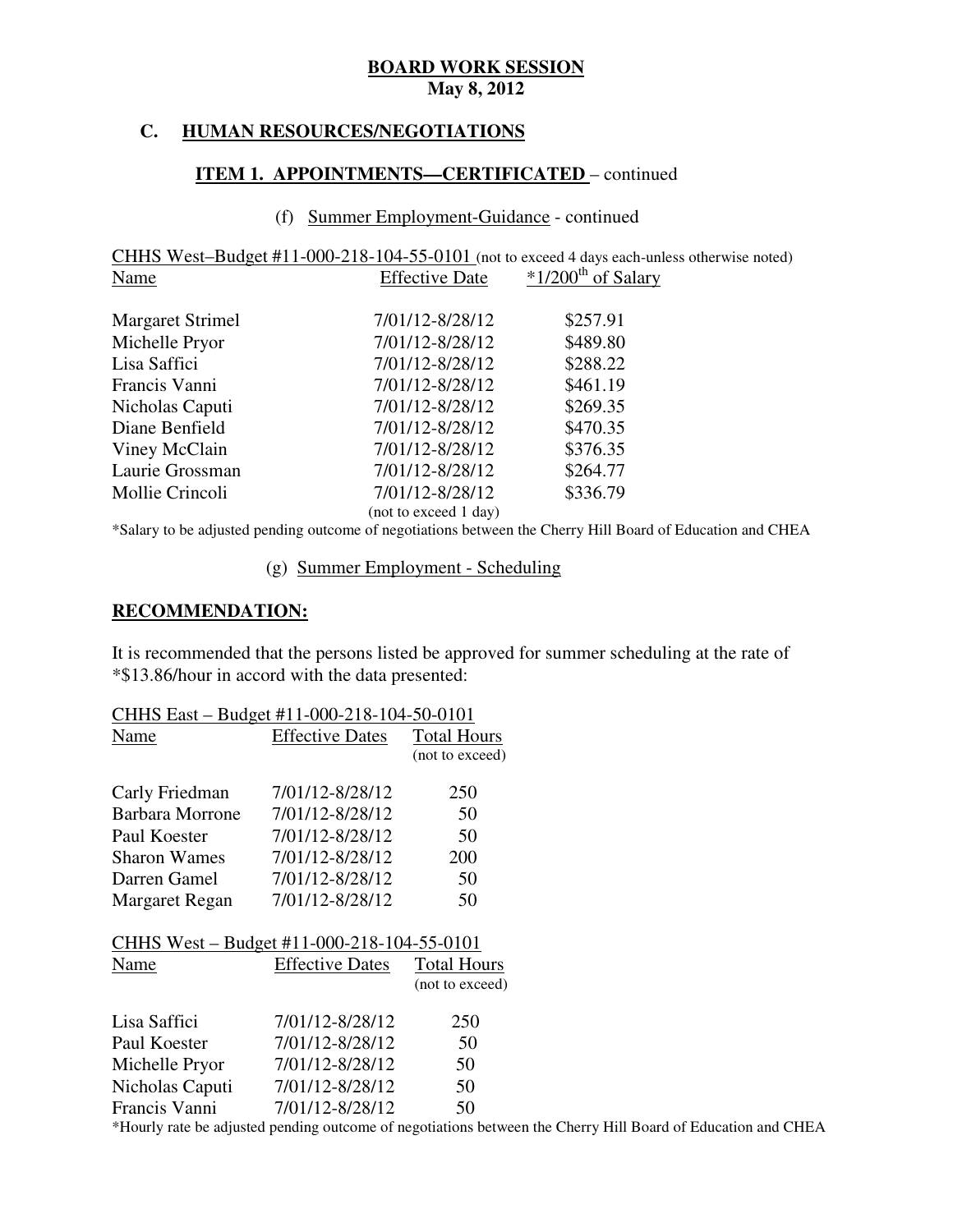# **C. HUMAN RESOURCES/NEGOTIATIONS**

# **ITEM 2. LEAVES OF ABSENCE—CERTIFICATED**

# (a) Leave of Absence, With/Without Pay

# **RECOMMENDATION:**

 It is recommended that the persons listed be approved for a leave of absence, with/without pay in accord with the data presented:

| Name                    | <b>Assignment</b>                      | <b>Effective Date</b>                                                                        |
|-------------------------|----------------------------------------|----------------------------------------------------------------------------------------------|
| Denise Roskey           | Kilmer-Grade 5                         | Leave with pay 5/04/12-5/15/12                                                               |
| Melanie Wyckoff         | <b>Beck-Language Arts</b>              | Leave with pay 9/17/12-10/26/12; without<br>pay 10/29/12-1/01/13                             |
| Carly Friedman          | <b>CHHS East-Guidance</b>              | Leave with pay $5/28/12 - 6/30/12$ ; without<br>pay 8/29/12-11/20/12                         |
| Danielle Newbill        | Barton-Grade 2                         | Leave with pay 6/04/12-6/30/12; without<br>pay 8/29/12-9/28/12                               |
| Lauren Miscioscia       | <b>Beck-Humanities</b>                 | Leave without pay 5/30/12-6/30/12;<br>without pay $8/29/12 - 1/01/13$ (revised for<br>dates) |
| Robyn Housman           | Rosa-Health & P.E.                     | Leave with pay 9/04/12-10/12/12; without<br>pay 10/15/12-12/14/12                            |
| <b>Margaret Strimel</b> | <b>CHHS West-Guidance</b>              | Leave without pay 8/29/12-10/31/12                                                           |
| Nina Anastasia          | Carusi-Special Education               | Leave without pay 1/19/12-6/30/12;<br>without pay 8/29/12-1/01/13 (revised for<br>dates)     |
| <b>Betsey Turgeon</b>   | Carusi-Special Education               | Leave without pay $2/03/12-4/29/12$ (revised<br>for dates)                                   |
| Carla Smith             | Johnson/Mann/Paine/Woodcrest-<br>Music | Leave without pay $2/02/12 - 5/07/12$ (leave<br>extended)                                    |
| John Wade               | Beck-Health & P.E.                     | Leave with pay 5/01/12-5/22/12                                                               |
| Dennis Millar           | <b>CHHS West-Student Advocate</b>      | Leave with pay 4/27/12-5/28/12                                                               |
| Jessica Semar           | <b>CHHS West-English</b>               | Leave with pay 5/21/12-6/30/12                                                               |
| Tammy Bradshaw          | Carusi-Language Arts                   | Leave without pay 8/29/12-1/01/13 (leave<br>extended)                                        |
| Jennifer<br>Greenwald   | <b>CHHS</b> East-English               | Leave with pay $6/04/12 - 6/18/12$ ; without<br>pay 8/29/12-10/31/12                         |
| Melissa Santiago        | Paine-Grade 3                          | Leave with pay 6/04/12-6/30/12; without<br>pay 8/29/12-10/12/12                              |
| Jodi Rinehart           | <b>CHHS East-Math</b>                  | Leave without pay $6/01/12 - 6/30/12$ (leave<br>extended)                                    |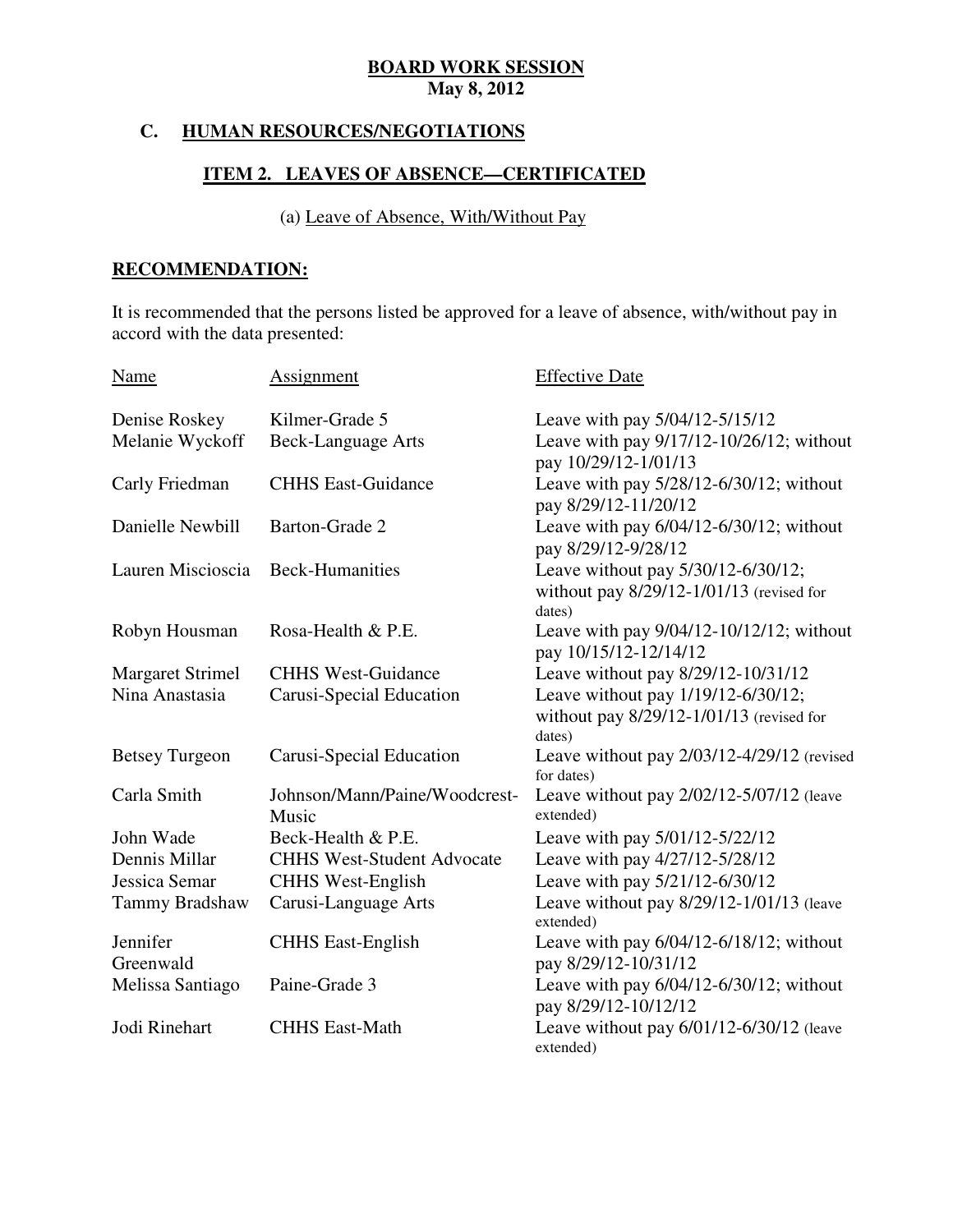# **C. HUMAN RESOURCES/NEGOTIATIONS**

# **ITEM 3. LEAVES OF ABSENCE—NON-CERTIFICATED**

# (a) Leave of Absence, With/Without Pay

# **RECOMMENDATION:**

 It is recommended that the persons listed be approved for a leave of absence, with/without pay in accord with the data presented:

| Name                   | Assignment                                         | <b>Effective Date</b>             |
|------------------------|----------------------------------------------------|-----------------------------------|
| <b>Crystal Kittles</b> | Paine-Educational Assistant                        | Leave without pay 5/03/12-6/08/12 |
| Raymond                | <b>Beck-Head Custodian</b>                         | Leave with pay 6/13/12-8/22/12    |
| Hawthorne              |                                                    |                                   |
| Denise Gallagher       | Malberg-Pupil Accounting<br>Technician             | Leave without pay 5/07/12-5/28/12 |
| Mindy Norlian          | Carusi-Exceptional<br><b>Educational Assistant</b> | Leave with pay 4/30/12-5/11/12    |
| Dolly Nicholson        | <b>CHHS East-Educational</b><br>Assistant          | Leave without pay 4/20/12-5/19/12 |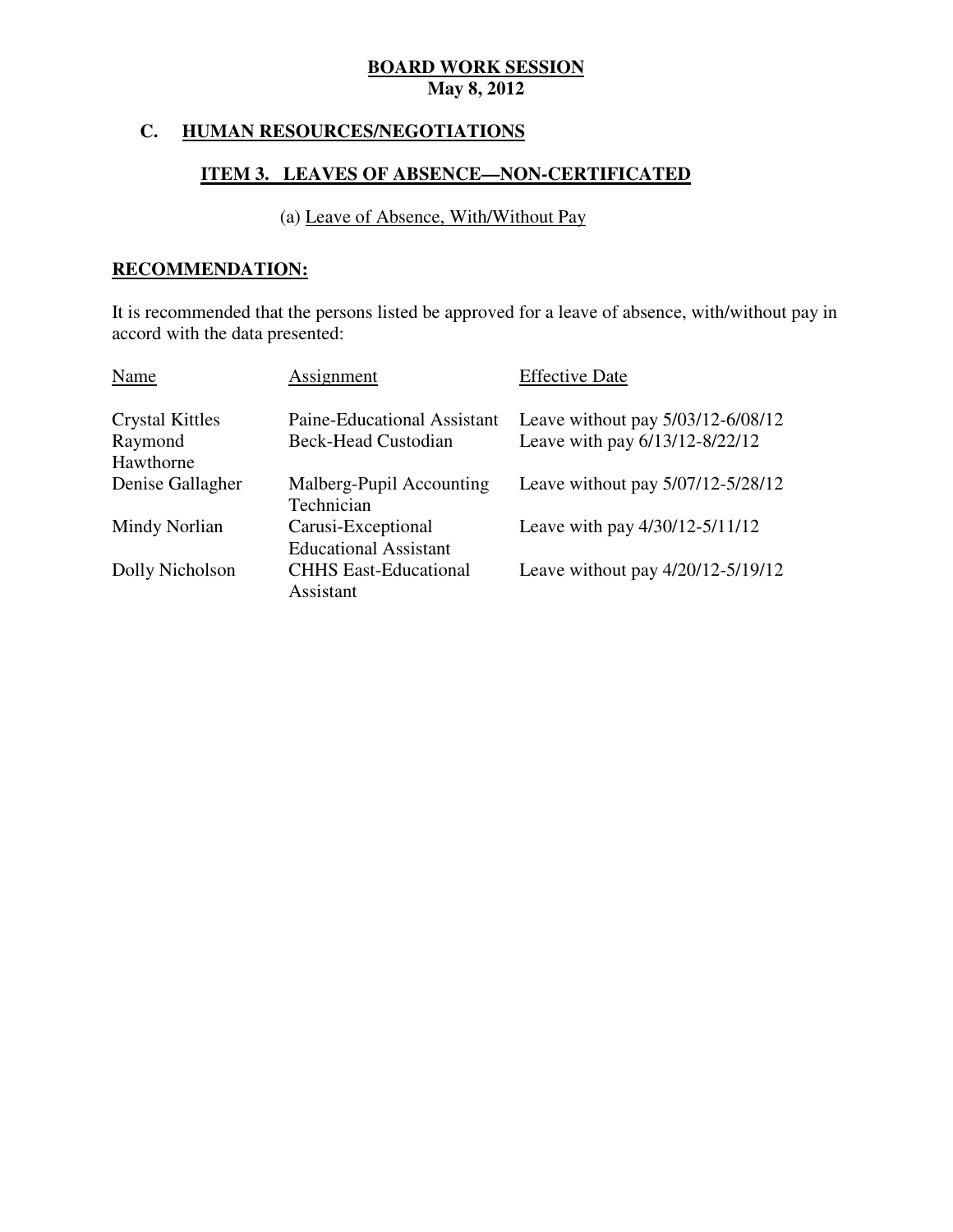# **D. POLICIES & LEGISLATION COMMITTEE**

# *Long Range Plan Goals:*

 *"Board of Education members, administrators, teachers, parents and the community work*  together to ensure all students are provided with academic, social and emotional support necessary to create optimal conditions for high achievement, continued growth and personal *development."* 

The Superintendent recommends the following:

- 1. Approval of First Reading of Policy
- 2. Approval of Harassment/Intimidation/Bullying Investigation Decisions

#### **ITEM 1. IMPROVAL OF FIRST READING OF POLICY**

- Draft Policy 2255: Action Plan for State Monitoring NJQSAC
- Draft Policy 5200: Non Public School Pupils

## **RECOMMENDATION**

It is recommended that the policies listed above be approved for first reading as presented.

#### **ITEM 2.** APPROVAL OF HARASSMENT/INTIMIDATION/BULLYING **INVESTIGATION DECISIONS**

 decisions affirming, rejecting or modifying the Superintendent's determination in the following student HIB investigations: Be it Resolved, that the Cherry Hill Board of Education approves issuance of written

| Incident Report No. | <b>Board Determination</b> | Incident Report No. | <b>Board Determination</b> |
|---------------------|----------------------------|---------------------|----------------------------|
| 11-12:256           |                            |                     |                            |
| 11-12:257           |                            |                     |                            |
| 11-12:258           |                            |                     |                            |
| 11-12:259           |                            |                     |                            |
| 11-12:260           |                            |                     |                            |